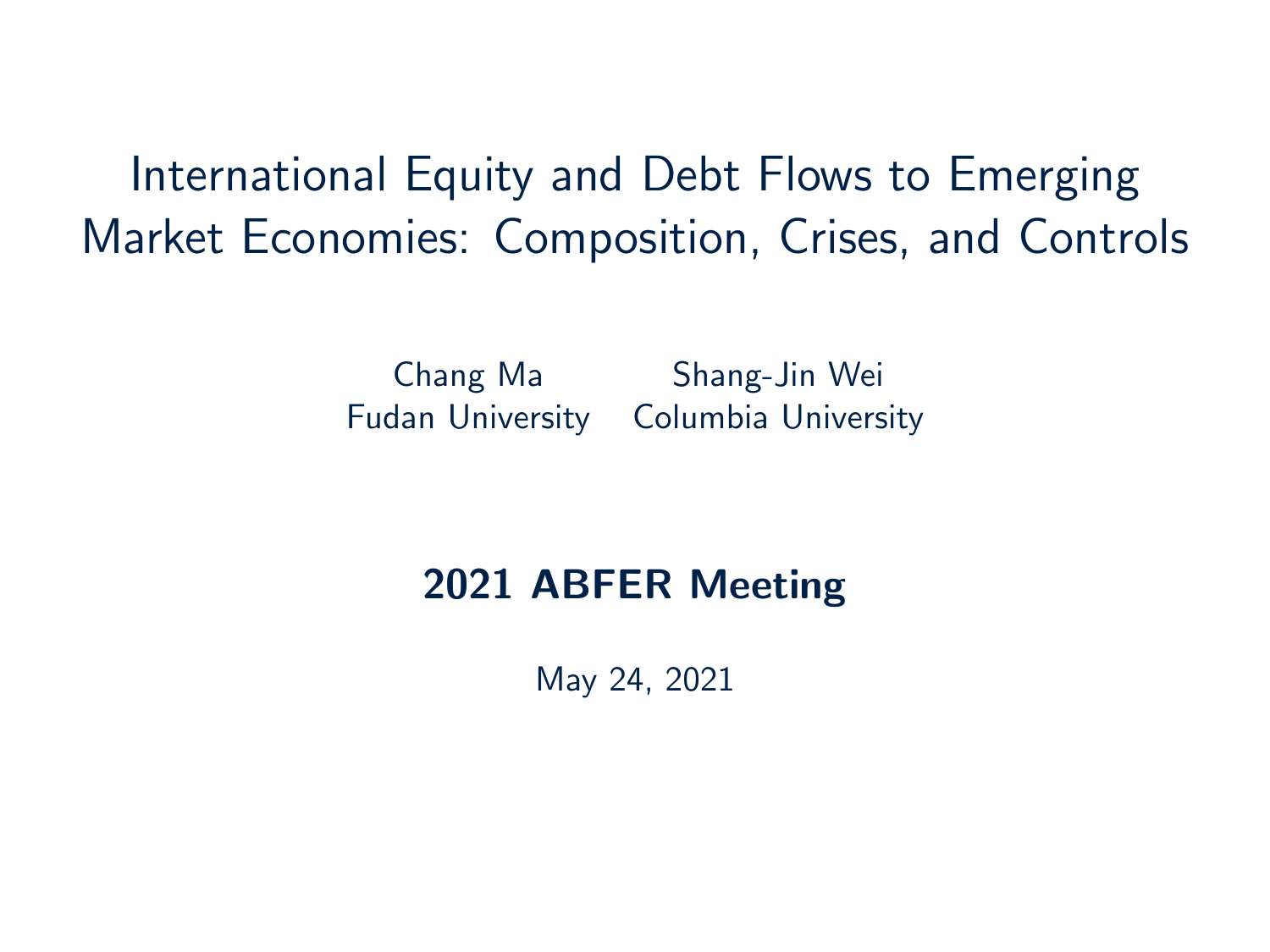<span id="page-1-0"></span>Capital flows to emerging markets are very volatile

- contributing to BOP/debt crises and volatile consumption
- creating an incentive for countries to impose capital controls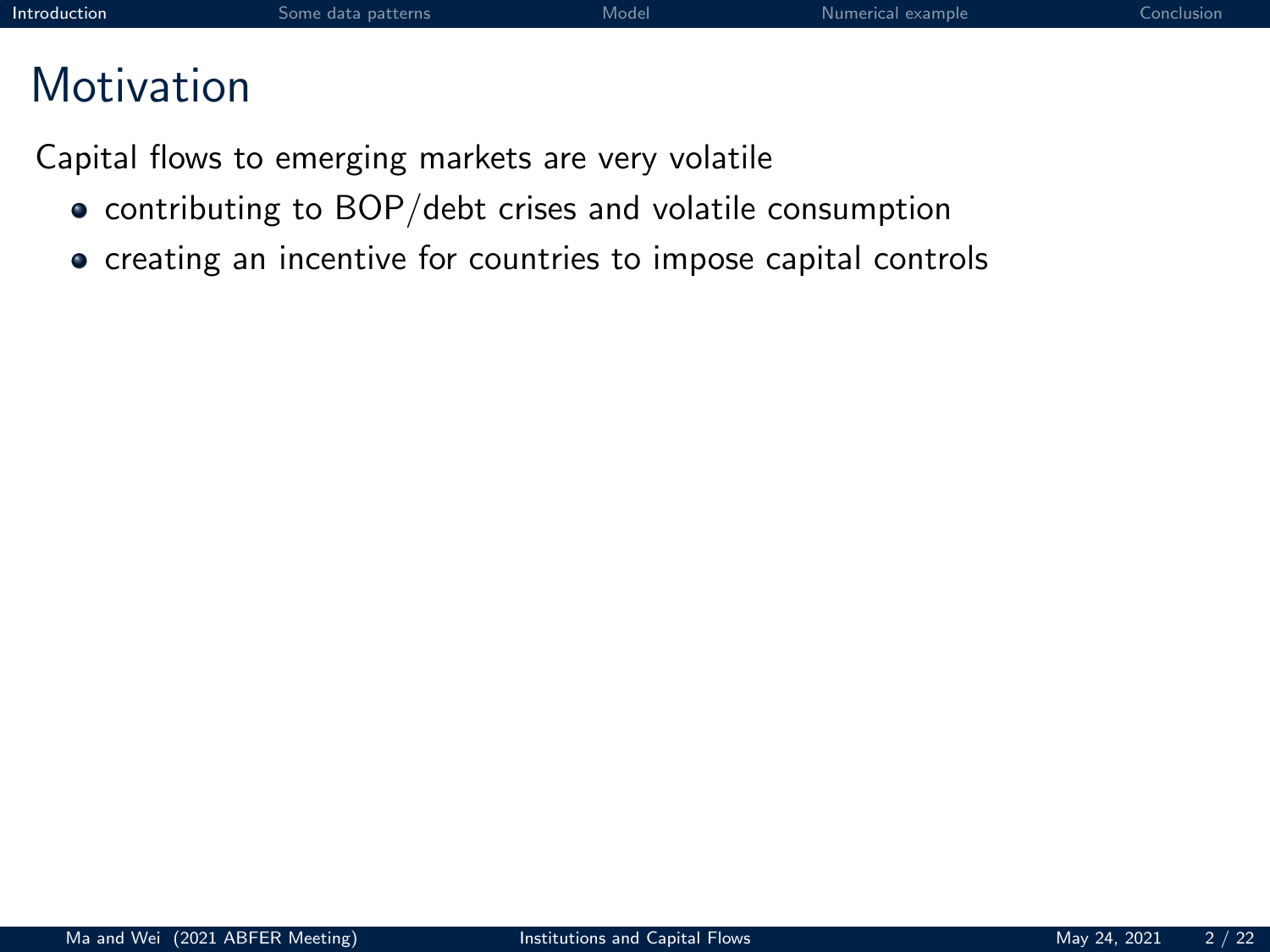Capital flows to emerging markets are very volatile

- contributing to BOP/debt crises and volatile consumption
- creating an incentive for countries to impose capital controls

Existing literature on capital controls

- Pecuniary externality
	- $\triangleright$  Lorenzoni (2008), Bianchi (2011), Korinek (2009, 2010, 2011), Jeanne and Korinek (2009, 2010), Benigno et al (2013), Bianchi and Mendoza (2018), Davila and Korinek (2017), Ma (2020), Rebucci and Ma (2020), etc.
	- $\triangleright$  Sunspot multiple equilibrium (Schmitt-Grohe and Uribe 2020)
- Demand externality
	- Farhi and Werning (2012 and 2016); Schmitt-Grohe and Uribe (2019)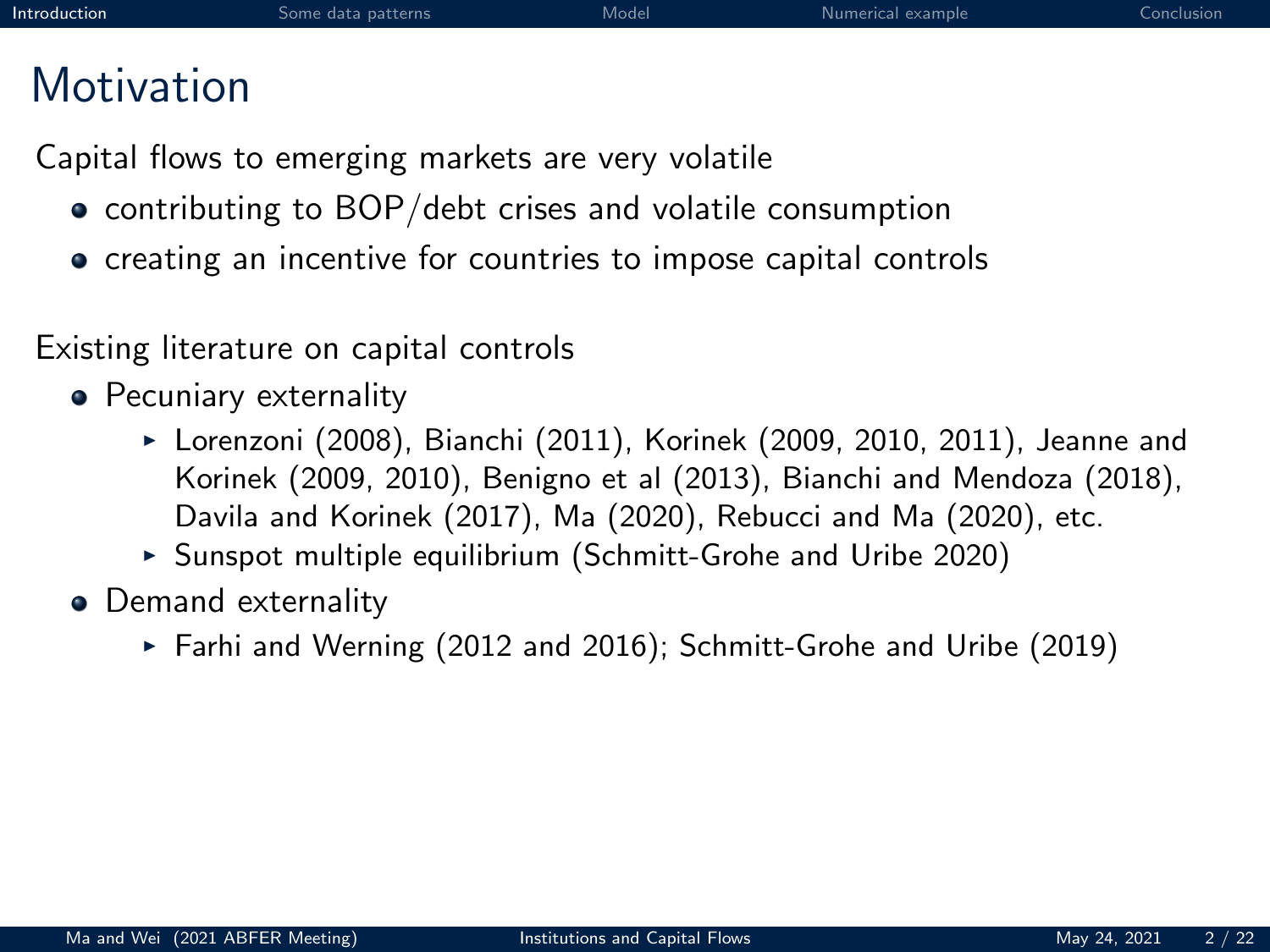Capital flows to emerging markets are very volatile

- contributing to BOP/debt crises and volatile consumption
- creating an incentive for countries to impose capital controls

Existing literature on capital controls

- Pecuniary externality
	- $\triangleright$  Lorenzoni (2008), Bianchi (2011), Korinek (2009, 2010, 2011), Jeanne and Korinek (2009, 2010), Benigno et al (2013), Bianchi and Mendoza (2018), Davila and Korinek (2017), Ma (2020), Rebucci and Ma (2020), etc.
	- $\triangleright$  Sunspot multiple equilibrium (Schmitt-Grohe and Uribe 2020)
- Demand externality
	- Farhi and Werning (2012 and 2016); Schmitt-Grohe and Uribe (2019)
- Common feature: only debt flows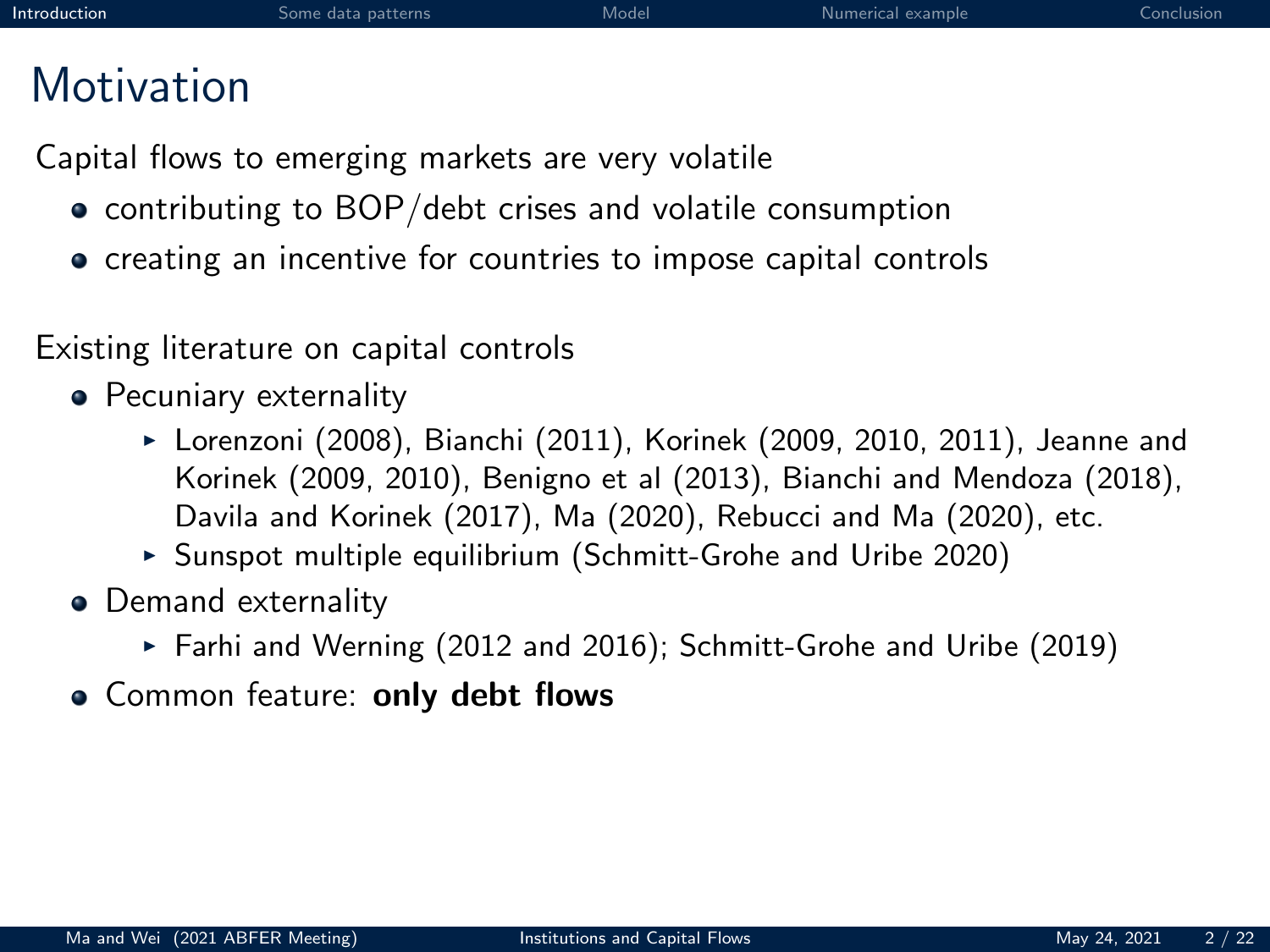Capital flows to emerging markets are very volatile

- contributing to BOP/debt crises and volatile consumption
- creating an incentive for countries to impose capital controls

Existing literature on capital controls

- Pecuniary externality
	- $\triangleright$  Lorenzoni (2008), Bianchi (2011), Korinek (2009, 2010, 2011), Jeanne and Korinek (2009, 2010), Benigno et al (2013), Bianchi and Mendoza (2018), Davila and Korinek (2017), Ma (2020), Rebucci and Ma (2020), etc.
	- $\triangleright$  Sunspot multiple equilibrium (Schmitt-Grohe and Uribe 2020)
- Demand externality
	- Farhi and Werning (2012 and 2016); Schmitt-Grohe and Uribe (2019)
- Common feature: only debt flows

Our point of departure

- However, debt is not the only form of international capital flows
- **•** Equity provides much better risk-sharing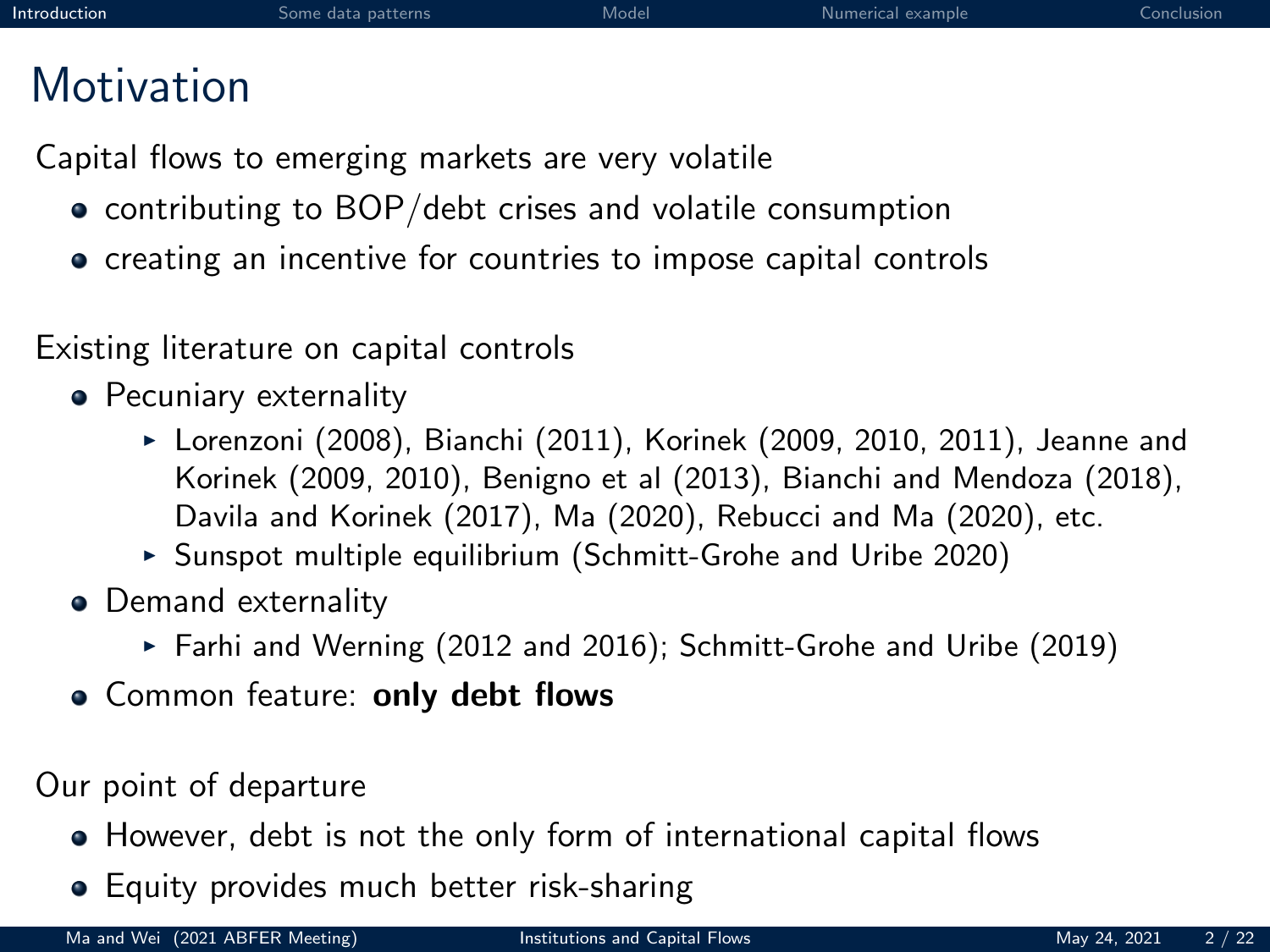# Motivation (Cont.)

• Institutional quality matters for the composition of external liability

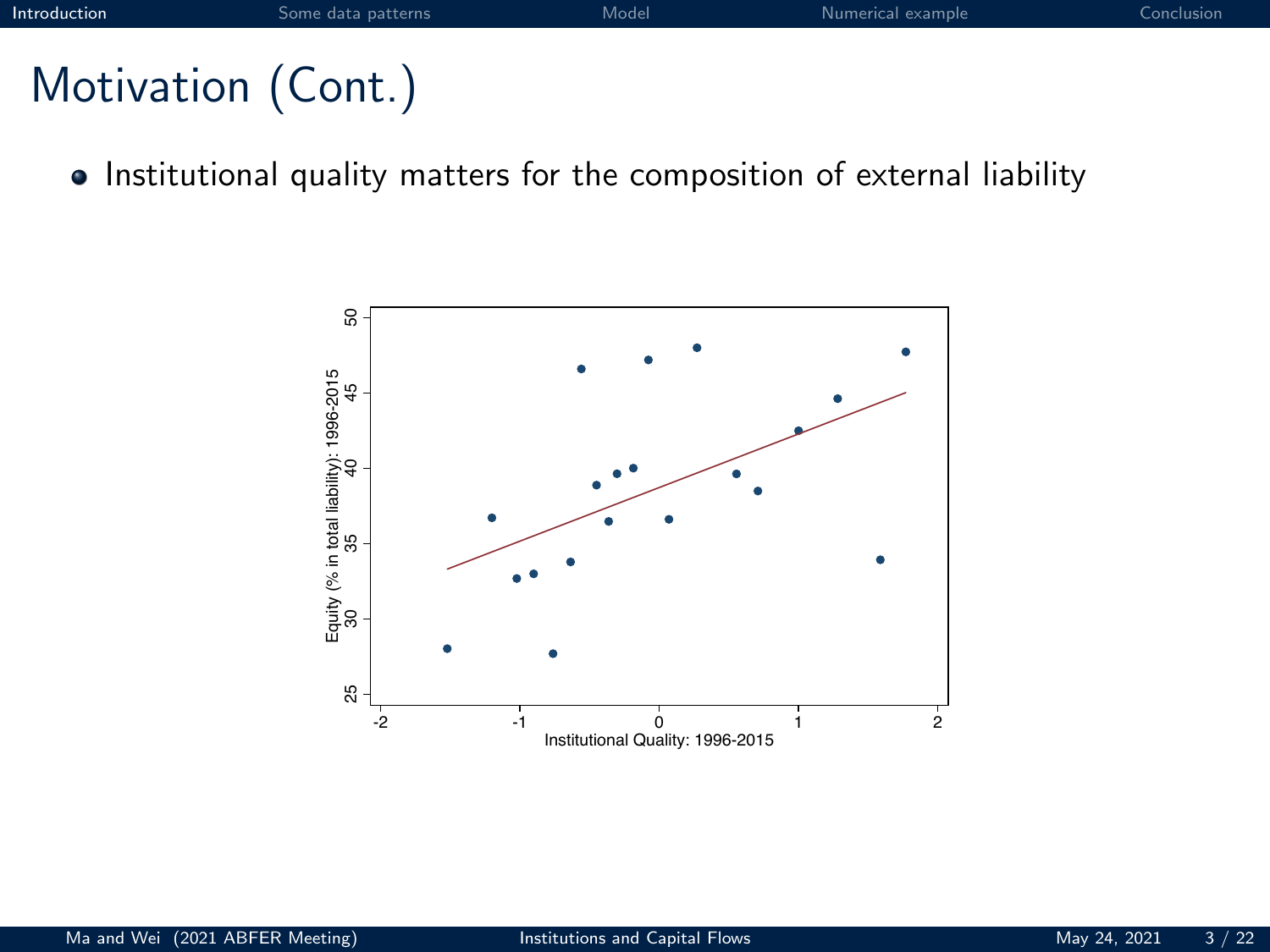# Our objectives and main results

Our objectives

- **•** Rationalize salient features of the data
- Work out endogenous composition of capital flows (equity versus debt)
	- $\triangleright$  Quality of domestic institutions will play a key role
- To work out optimal capital controls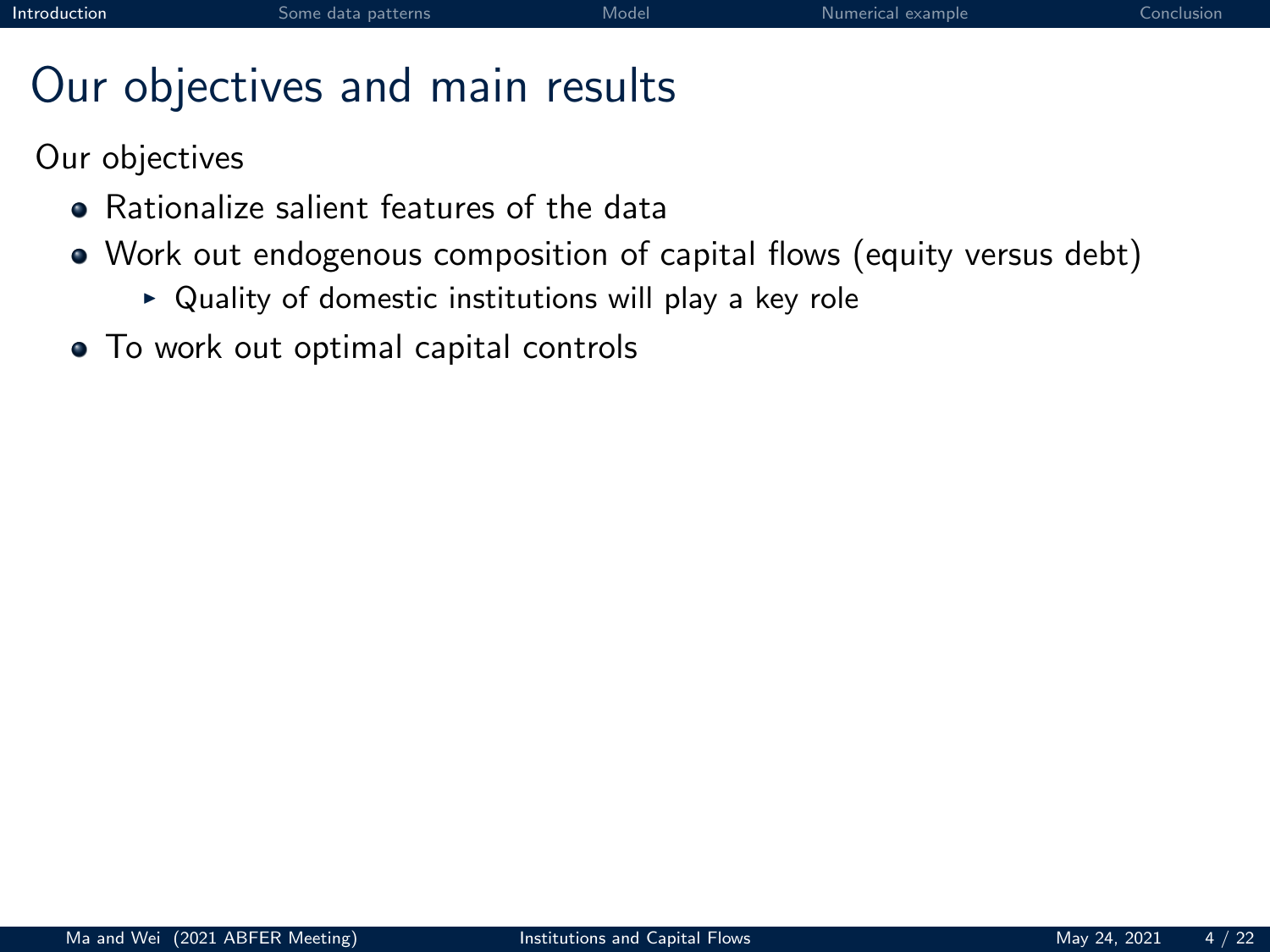# Our objectives and main results

Our objectives

- **•** Rationalize salient features of the data
- Work out endogenous composition of capital flows (equity versus debt)
	- $\triangleright$  Quality of domestic institutions will play a key role
- To work out optimal capital controls

Main findings

- Capital structure and financial stability depend on institutional quality
	- $\triangleright$  Improving institutions and relaxing financial constraints are not the same thing
- Optimal capital controls policy depends on institutional quality
	- $\triangleright$  Improving institutional quality is better than imposing capital controls
	- $\triangleright$  Capital controls policy is useful only when institutional quality is poor enough
		- $\star$  Tax rate on debt  $>$  Tax rate on equity  $>0$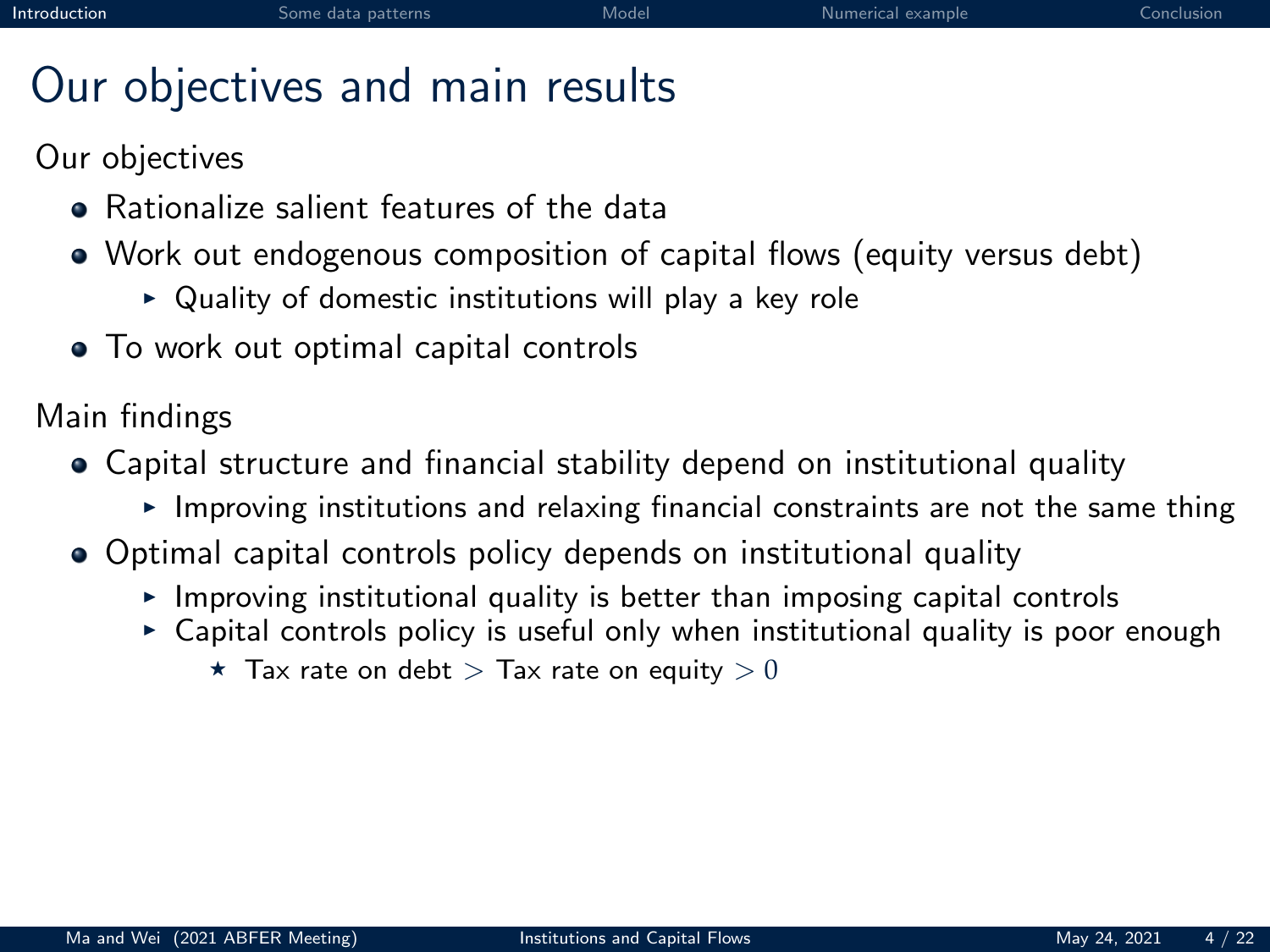# Our objectives and main results

Our objectives

- **•** Rationalize salient features of the data
- Work out endogenous composition of capital flows (equity versus debt)
	- $\triangleright$  Quality of domestic institutions will play a key role
- To work out optimal capital controls

Main findings

- Capital structure and financial stability depend on institutional quality
	- $\triangleright$  Improving institutions and relaxing financial constraints are not the same thing
- Optimal capital controls policy depends on institutional quality
	- $\triangleright$  Improving institutional quality is better than imposing capital controls
	- $\triangleright$  Capital controls policy is useful only when institutional quality is poor enough
		- $\star$  Tax rate on debt  $>$  Tax rate on equity  $>0$

Additional work: with improvement in institutional quality,

- FDI relative to passive equity financing tends to decline
- Local currency debt relative to foreign currency debt tends to increase
- Long term versus short term debt tends to increase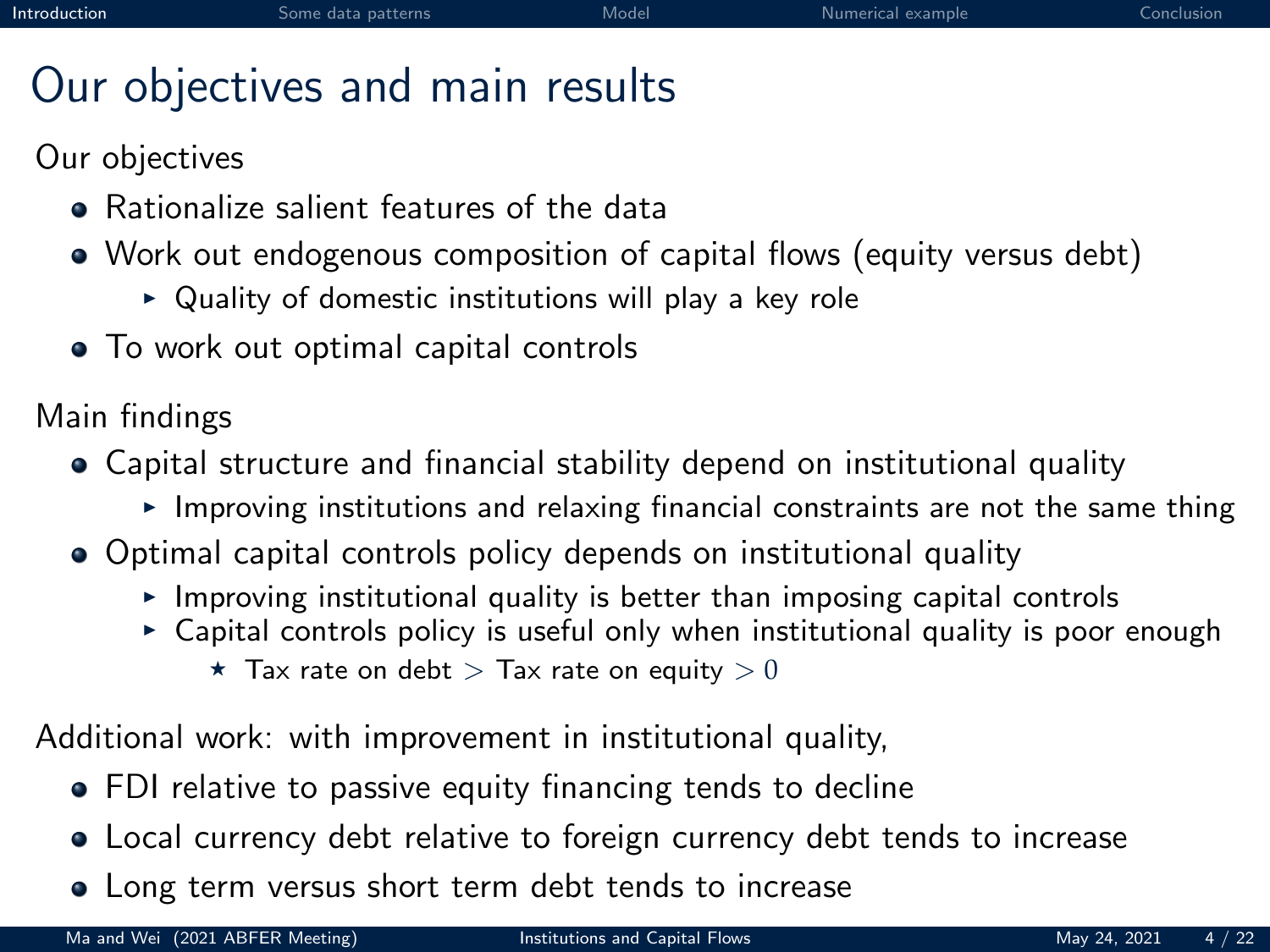#### <span id="page-9-0"></span>Some data patterns

We use data from 159 countries between 1996 and 2015 to show that

- **1** The share of equity financing in total external liability tends to rise with the strength of a country's institutional quality. This relationship still holds after we control from income, trade openness, and (domestic) financial development.
- <sup>2</sup> Financial crises is less frequent in countries with a higher share of equity financing in total external liability.
- **3** Countries with a lower quality of institutions tend to have more restrictions on both cross border equity flows and debt flows.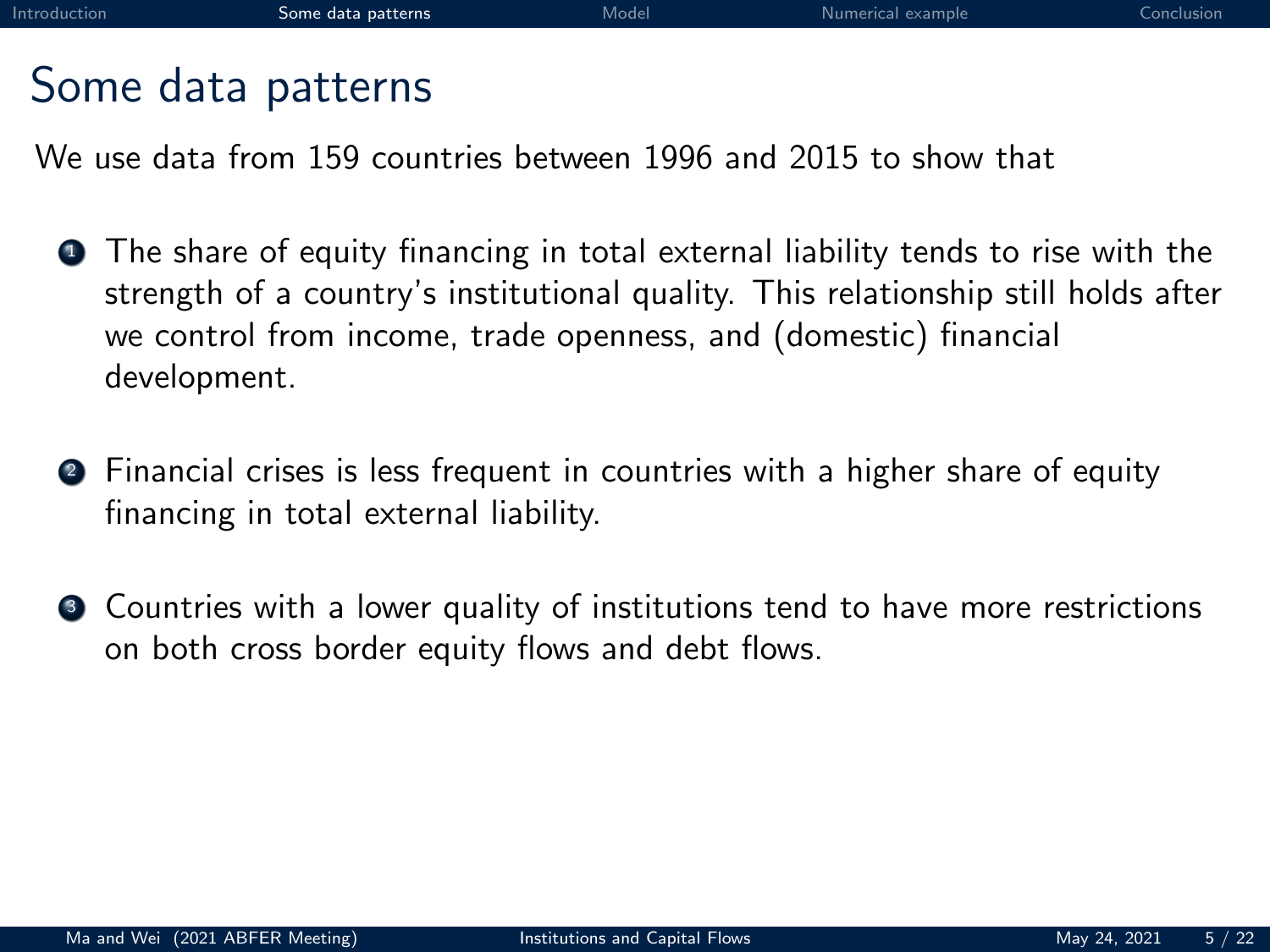## External capital structure and institutional quality

|                            |                   |                    | Panel A: Panel Regression: 1996-2015 | Panel B: Cross Section: 1996-2015                        |                    |  |  |  |
|----------------------------|-------------------|--------------------|--------------------------------------|----------------------------------------------------------|--------------------|--|--|--|
|                            |                   |                    | Equity share (% in total liability)  | $\Delta_{1997-2015}$ Equity share (% in total liability) |                    |  |  |  |
|                            | (1)               | (2)                | (3)                                  |                                                          | (4)                |  |  |  |
| Quality $(t-1)$            | $1.99*$<br>(1.10) | $6.90**$<br>(3.38) | $9.21***$<br>(3.47)                  | $\Delta_{1996-2014}$ Quality                             | $10.16*$<br>(5.54) |  |  |  |
| Log GDP per capita $(t-1)$ |                   |                    | $-6.67$<br>(4.26)                    | $\Delta_{1996-2014}$ Log GDP per capita                  | $-2.77$<br>(4.90)  |  |  |  |
| Private Credit $(t-1)$     |                   |                    | $-0.12***$<br>(0.05)                 | $\Delta_{1996-2014}$ Private Credit                      | $-0.07$<br>(0.06)  |  |  |  |
| Trade $(t-1)$              |                   |                    | 0.01<br>(0.03)                       | $\Delta_{1996-2014}$ Trade                               | 0.06<br>(0.05)     |  |  |  |
| Observations               | 2697              | 2697               | 2697                                 | Observations                                             | 144                |  |  |  |
| Random Effects             | Υ                 | N                  | N                                    |                                                          |                    |  |  |  |
| Year FE                    | N                 | Υ                  | Υ                                    |                                                          |                    |  |  |  |
| Country FE                 | N                 | Υ                  | Y                                    |                                                          |                    |  |  |  |
| Cluster at Country-level   | N                 | Υ                  | Υ                                    |                                                          |                    |  |  |  |
| $R^2$                      | 0.0145            | 0.411              | 0.436                                | $R^2$                                                    | 0.015              |  |  |  |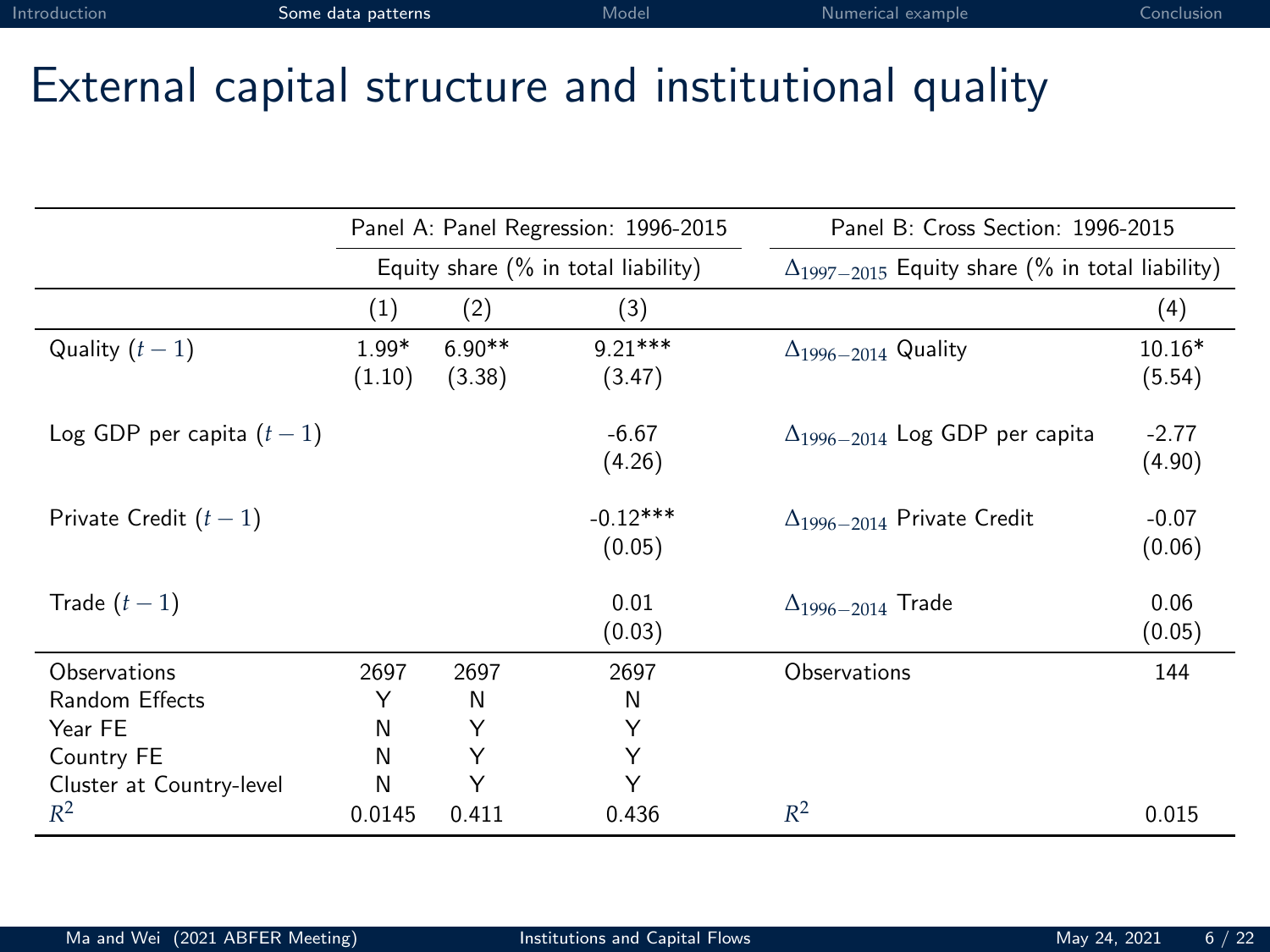## Probability of crises and external capital structure

|                                                         |                         | Sudden Stop Crises      |                         |                         |                          |                          | <b>Systemic Banking Crises</b> |                         |
|---------------------------------------------------------|-------------------------|-------------------------|-------------------------|-------------------------|--------------------------|--------------------------|--------------------------------|-------------------------|
|                                                         | (1)                     | (2)                     | (3)                     | (4)                     | (5)                      | (6)                      | (7)                            | (8)                     |
| Equity Share $(t-1)$                                    | $-0.03***$<br>(0.01)    | $-0.05***$<br>(0.02)    | $-0.03***$<br>(0.01)    | $-0.05**$<br>(0.02)     | $-0.04***$<br>(0.01)     | $-0.06***$<br>(0.01)     | $-0.04***$<br>(0.01)           | $-0.04***$<br>(0.01)    |
| Log GDP per capita $(t-1)$                              |                         |                         | $-0.22$<br>(0.26)       | 0.87<br>(1.59)          |                          |                          | $-0.28$<br>(0.46)              | $-2.18*$<br>(1.22)      |
| Private Credit $(t-1)$                                  |                         |                         | 0.00<br>(0.00)          | 0.00<br>(0.01)          |                          |                          | $0.04***$<br>(0.01)            | $0.06***$<br>(0.01)     |
| Trade $(t-1)$                                           |                         |                         | 0.00<br>(0.00)          | $-0.00$<br>(0.01)       |                          |                          | $0.01*$<br>(0.00)              | $0.02**$<br>(0.01)      |
| Random-effects<br>Country FE<br>Time FE<br>Observations | Yes<br>No<br>Yes<br>928 | No<br>Yes<br>Yes<br>736 | Yes<br>No<br>Yes<br>892 | No<br>Yes<br>Yes<br>708 | Yes<br>No<br>Yes<br>2016 | No<br>Yes<br>Yes<br>1083 | Yes<br>No<br>Yes<br>1910       | No<br>Yes<br>Yes<br>999 |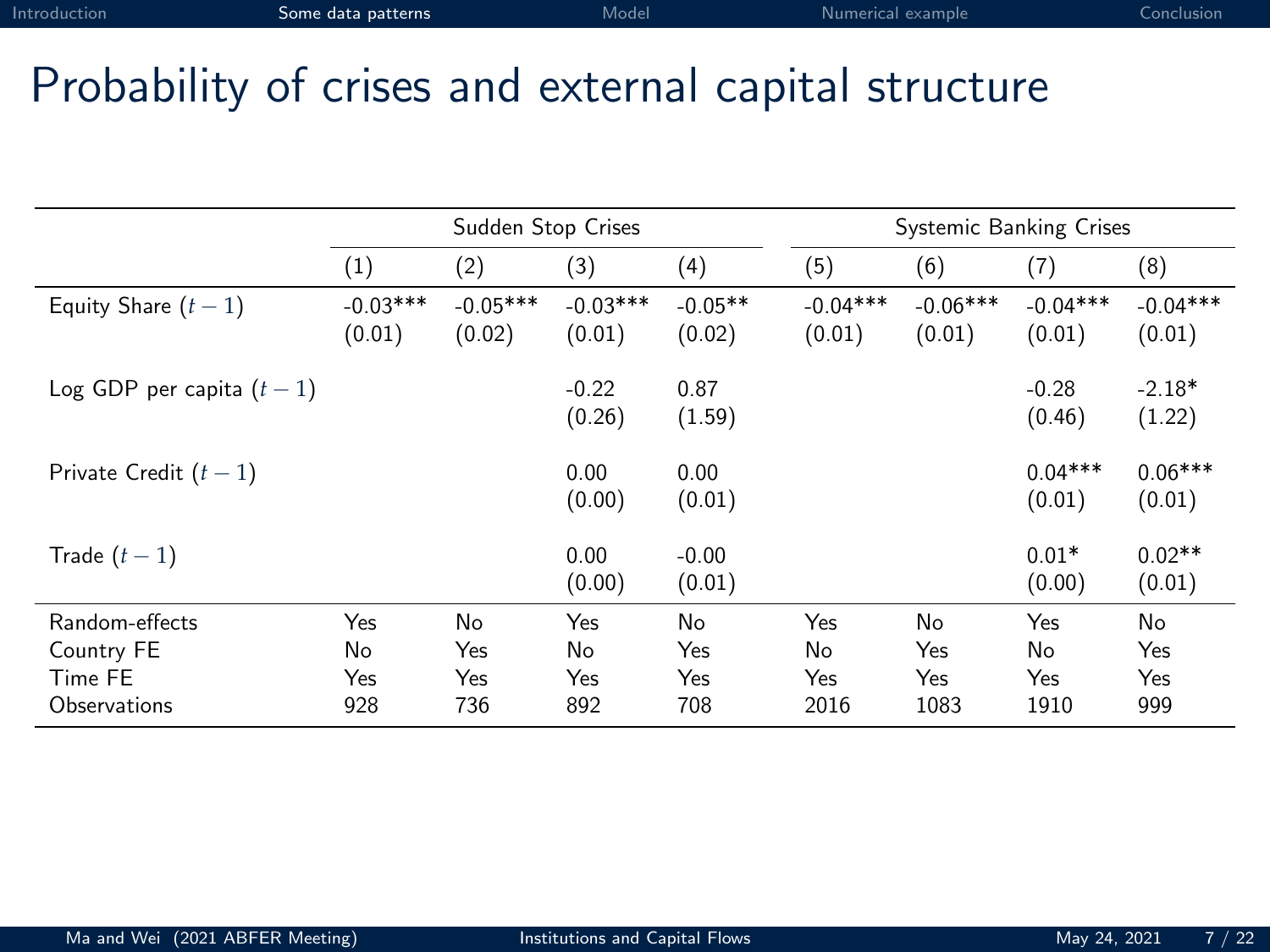## Capital controls and institutional quality I

|                    |          |            |            |              | Panel A: Fixed Effects Model |             |           |                      |                     |          |
|--------------------|----------|------------|------------|--------------|------------------------------|-------------|-----------|----------------------|---------------------|----------|
|                    |          | <b>OLS</b> |            | Probit Model |                              | Logit Model |           | Ordered Probit Model | Ordered Logit Model |          |
|                    | Equity   | Debt       | Equity     | Debt         | Equity                       | Debt        | Equity    | Debt                 | Equity              | Debt     |
|                    | (1)      | (2)        | (3)        | (4)          | (5)                          | (6)         | (7)       | (8)                  | (9)                 | (10)     |
| Quality            | $-0.25*$ | $-0.22$    | $-1.18**$  | $-1.83***$   | $-1.99**$                    | $-3.05***$  | $-1.29**$ | $-1.49**$            | $-2.46***$          | $-2.45*$ |
|                    | (0.14)   | (0.16)     | (0.49)     | (0.52)       | (0.86)                       | (0.90)      | (0.50)    | (0.73)               | (0.91)              | (1.43)   |
| Log GDP per capita | $-0.22*$ | $-0.03$    | $-2.18***$ | $-0.26$      | $-4.17***$                   | $-0.65$     | $-1.31*$  | $-0.10$              | $-2.06$             | $-0.43$  |
|                    | (0.13)   | (0.14)     | (0.73)     | (0.73)       | (1.34)                       | (1.28)      | (0.74)    | (0.80)               | (1.43)              | (1.49)   |
| Private Credit     | $-0.00$  | 0.00       | $-0.01**$  | $0.01*$      | $-0.02**$                    | $0.01**$    | $-0.01**$ | $-0.00$              | $-0.01**$           | $-0.01$  |
|                    | (0.00)   | (0.00)     | (0.00)     | (0.00)       | (0.01)                       | (0.01)      | (0.00)    | (0.00)               | (0.01)              | (0.01)   |
| Trade              | 0.00     | 0.00       | $0.01*$    | $0.01**$     | $0.01*$                      | $0.02**$    | 0.00      | 0.01                 | 0.01                | 0.01     |
|                    | (0.00)   | (0.00)     | (0.00)     | (0.01)       | (0.01)                       | (0.01)      | (0.00)    | (0.01)               | (0.01)              | (0.01)   |
| Year FF            | Yes      | Yes        | Yes        | Yes          | Yes                          | Yes         | Yes       | Yes                  | Yes                 | Yes      |
| Observations       | 1680     | 1653       | 705        | 646          | 705                          | 646         | 1680      | 1653                 | 1680                | 1653     |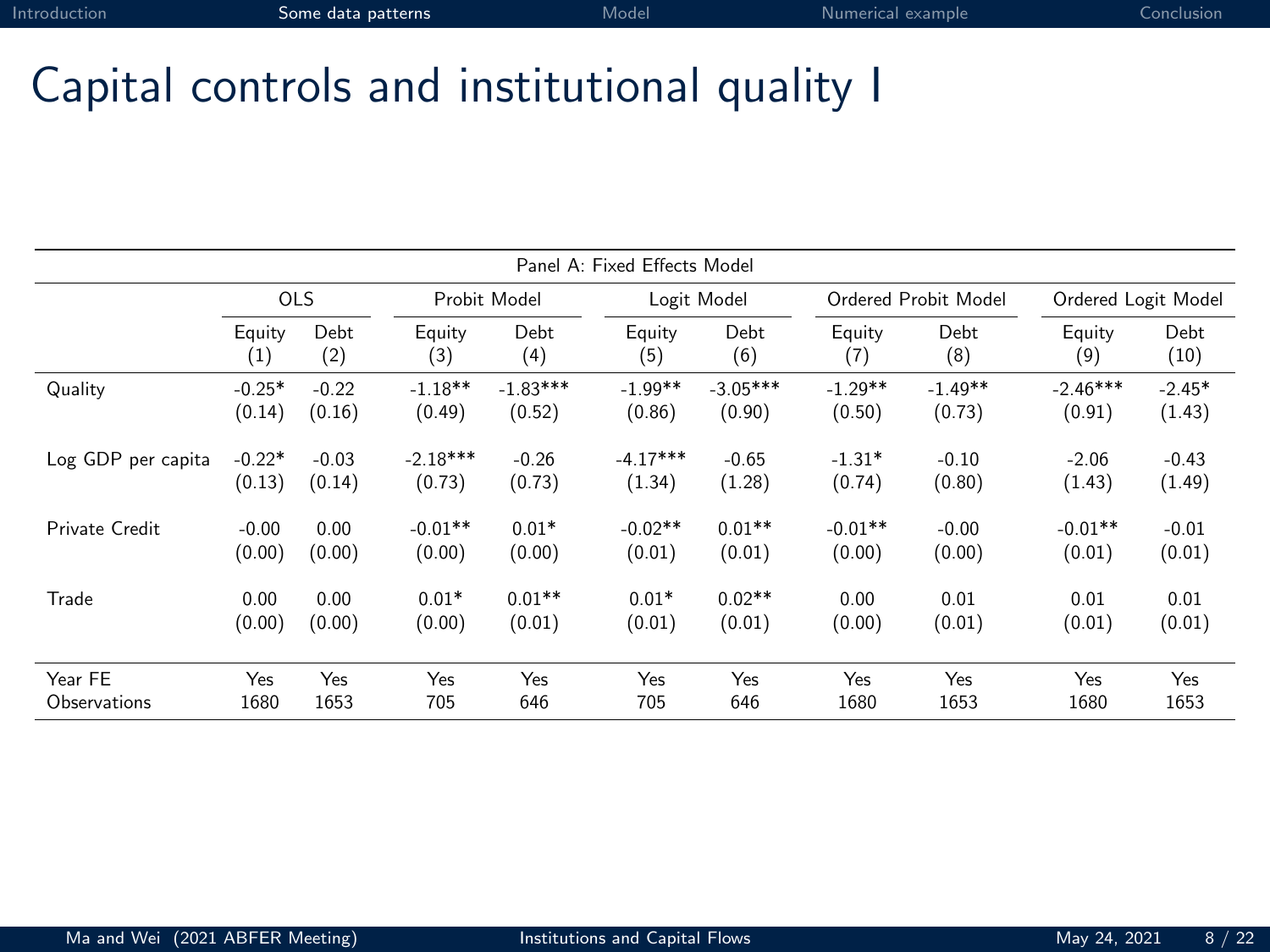## Capital controls and institutional quality II

|                         |                     |                    |                     |                    |                    | Panel B: Random Effects Model |                      |                      |                      |                     |
|-------------------------|---------------------|--------------------|---------------------|--------------------|--------------------|-------------------------------|----------------------|----------------------|----------------------|---------------------|
|                         | <b>OLS</b>          |                    | Probit Model        |                    |                    | Logit Model                   |                      | Ordered Probit Model |                      | Ordered Logit Model |
|                         | (11)<br>Equity      | (12)<br>Debt       | (13)<br>Equity      | (14)<br>Debt       | (15)<br>Equity     | (16)<br>Debt                  | (17)<br>Equity       | (18)<br>Debt         | (19)<br>Equity       | (20)<br>Debt        |
| Quality                 | $-0.25**$<br>(0.12) | $-0.19*$<br>(0.11) | $-1.63**$<br>(0.82) | $-1.71*$<br>(0.99) | $-2.88*$<br>(1.68) | $-2.94*$<br>(1.73)            | $-1.31***$<br>(0.43) | $-1.28**$<br>(0.53)  | $-2.46***$<br>(0.77) | $-2.16**$<br>(1.03) |
| Log GDP per capita      | $-0.10$<br>(0.09)   | $-0.04$<br>(0.08)  | $-0.94$<br>(0.97)   | $-0.38$<br>(0.77)  | $-2.15$<br>(2.50)  | $-0.76$<br>(1.28)             | $-0.77$<br>(0.57)    | $-0.31$<br>(0.52)    | $-1.22$<br>(1.06)    | $-0.70$<br>(0.96)   |
| Private Credit          | $-0.00$<br>(0.00)   | 0.00<br>(0.00)     | $-0.01$<br>(0.01)   | 0.01<br>(0.01)     | $-0.01$<br>(0.01)  | 0.01<br>(0.01)                | $-0.01*$<br>(0.00)   | $-0.00$<br>(0.00)    | $-0.01*$<br>(0.01)   | $-0.01$<br>(0.01)   |
| Trade                   | 0.00<br>(0.00)      | 0.00<br>(0.00)     | 0.01<br>(0.01)      | 0.01<br>(0.01)     | 0.01<br>(0.01)     | 0.01<br>(0.01)                | 0.00<br>(0.00)       | 0.00<br>(0.00)       | 0.00<br>(0.01)       | 0.01<br>(0.01)      |
| Year FE<br>Observations | Yes<br>1680         | Yes<br>1653        | Yes<br>1680         | Yes<br>1653        | Yes<br>1680        | Yes<br>1653                   | Yes<br>1680          | Yes<br>1653          | Yes<br>1680          | Yes<br>1653         |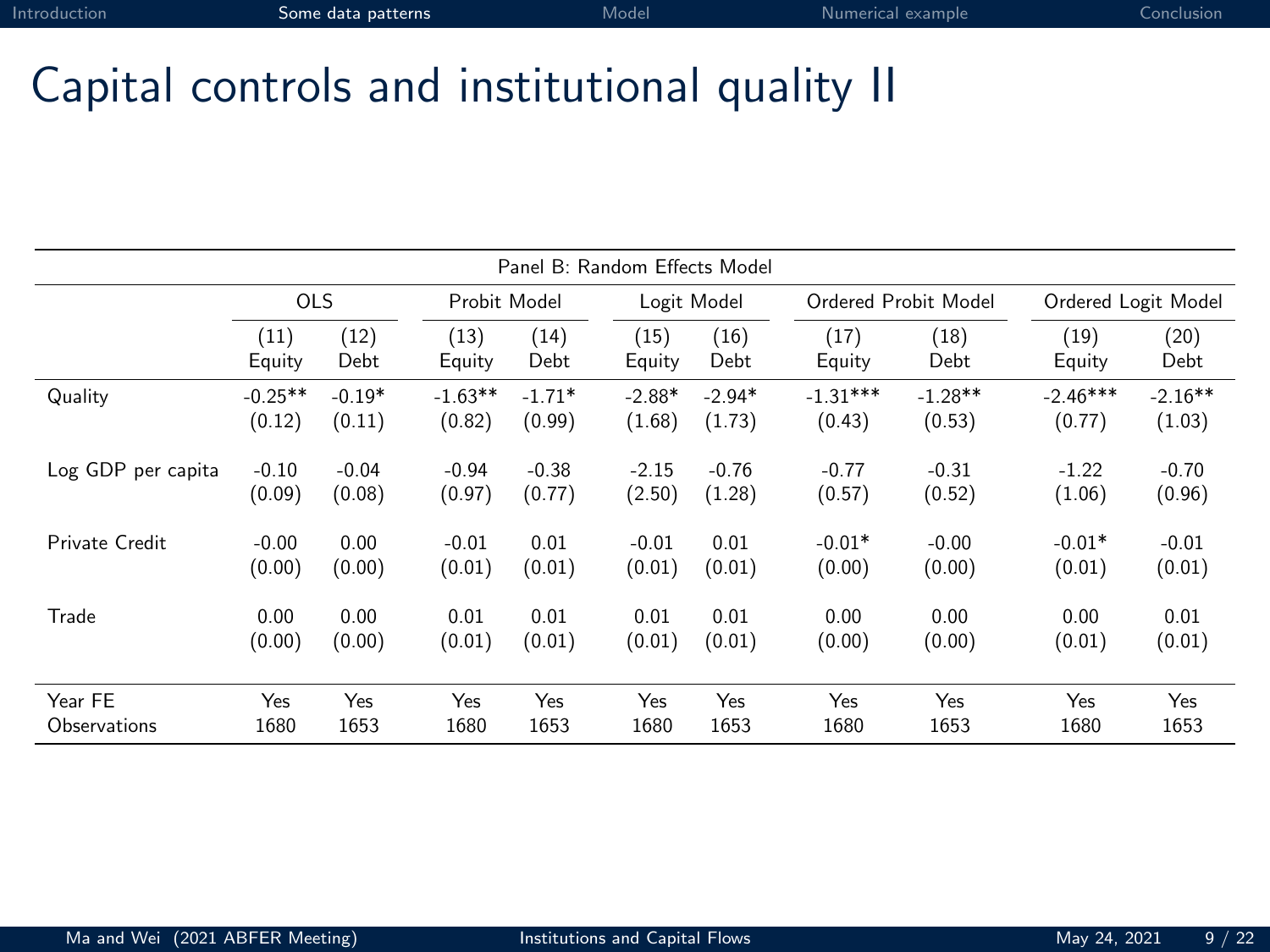## <span id="page-14-0"></span>Environment: A small open economy

- Three-period model:  $t = 1, 2, 3$
- Two goods: tradable and non-tradable
- Preference is given by

 $\omega_{\text{T}} \log C_{\text{T1}} + \beta E_1[\omega_{\text{T}} \log C_{\text{T2}} + \omega_{\text{N}} \log C_{\text{N2}} + \beta \omega_{\text{T}} \log C_{\text{T3}}]$  (1)

- **a** Notation
	- $\triangleright$  *C*<sub>*Tt*</sub>: tradable consumption at  $t = 1, 2, 3$
	- $\triangleright$   $C_{N2}$ : non-tradable consumption at time 2
	- $\triangleright \omega_T$ : share of tradable consumption in total consumption
	- <sup>I</sup> *β*: discount rate

 $\bullet$  Income stream:  $\{y_2, y_{N2}, y_3\}$ , where  $y_2 \sim U[y, \bar{y}]$  and  $y \equiv 0$ .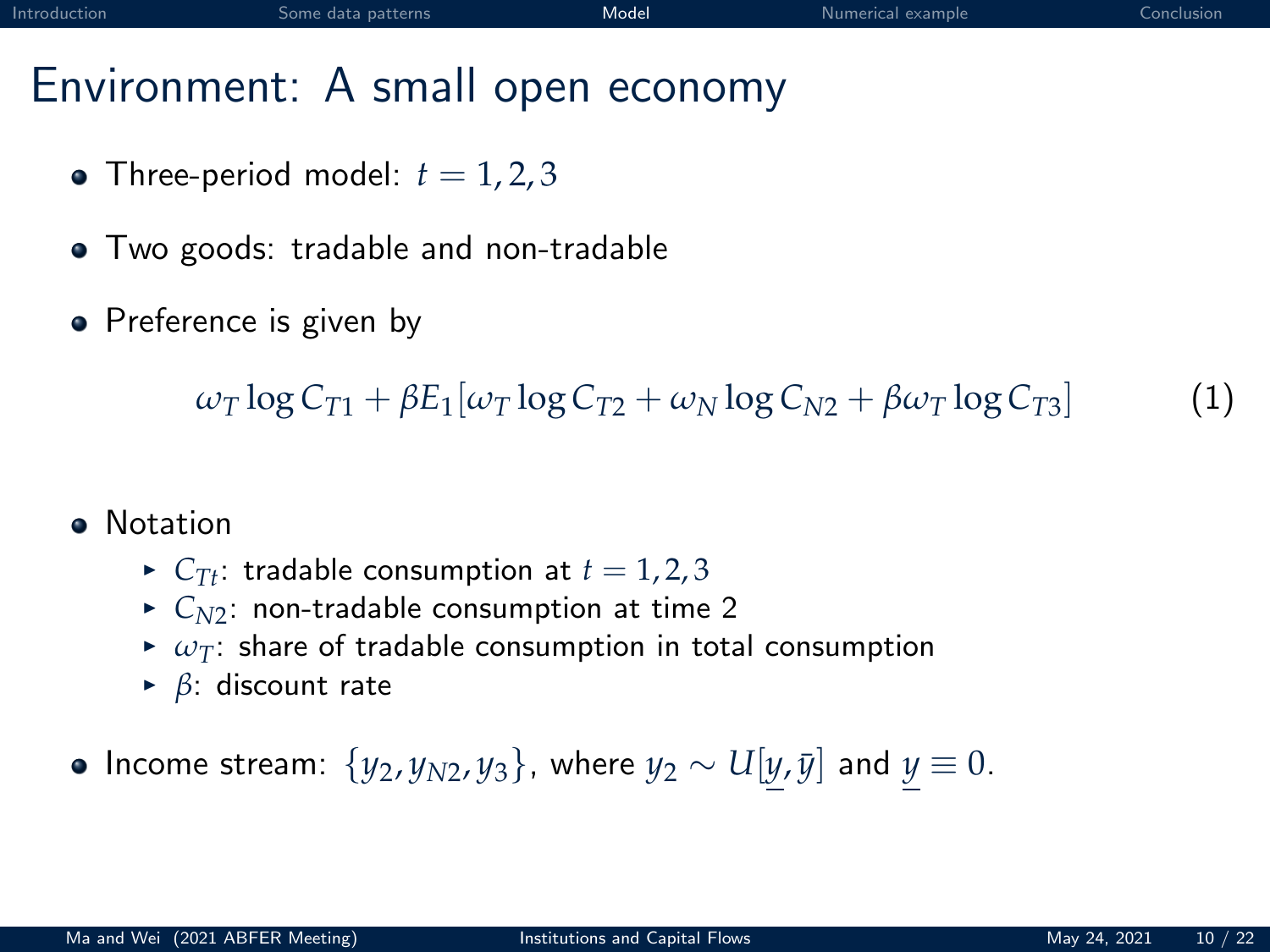# Environment: Financial contracts

- Debt contract
	- $\triangleright$  One period debt, denoted in units of tradable good (as in the literature)
	- In extensions, we will consider (a) long dated debt, and (b) local currency debt
- **•** Equity contract
	- $\triangleright$  Sold at  $t = 1$  with a claim on income stream  $\{v_2, v_3\}$
	- In an extension, we will distinguish between FDI and passive (portfolio) equity
- **•** Financial frictions in the debt market (Bianchi, 2011; and Korinek, 2018)

$$
\frac{d'}{1+r} \le \phi(py_{N2} + (1-s)y_2)
$$
 (2)

- $\rightarrow \phi$ : the degree of financial friction
- $\rightarrow$  p: the price of non-tradable good to tradable good.
- $\triangleright$  *s*: share of equity sold to int'l investors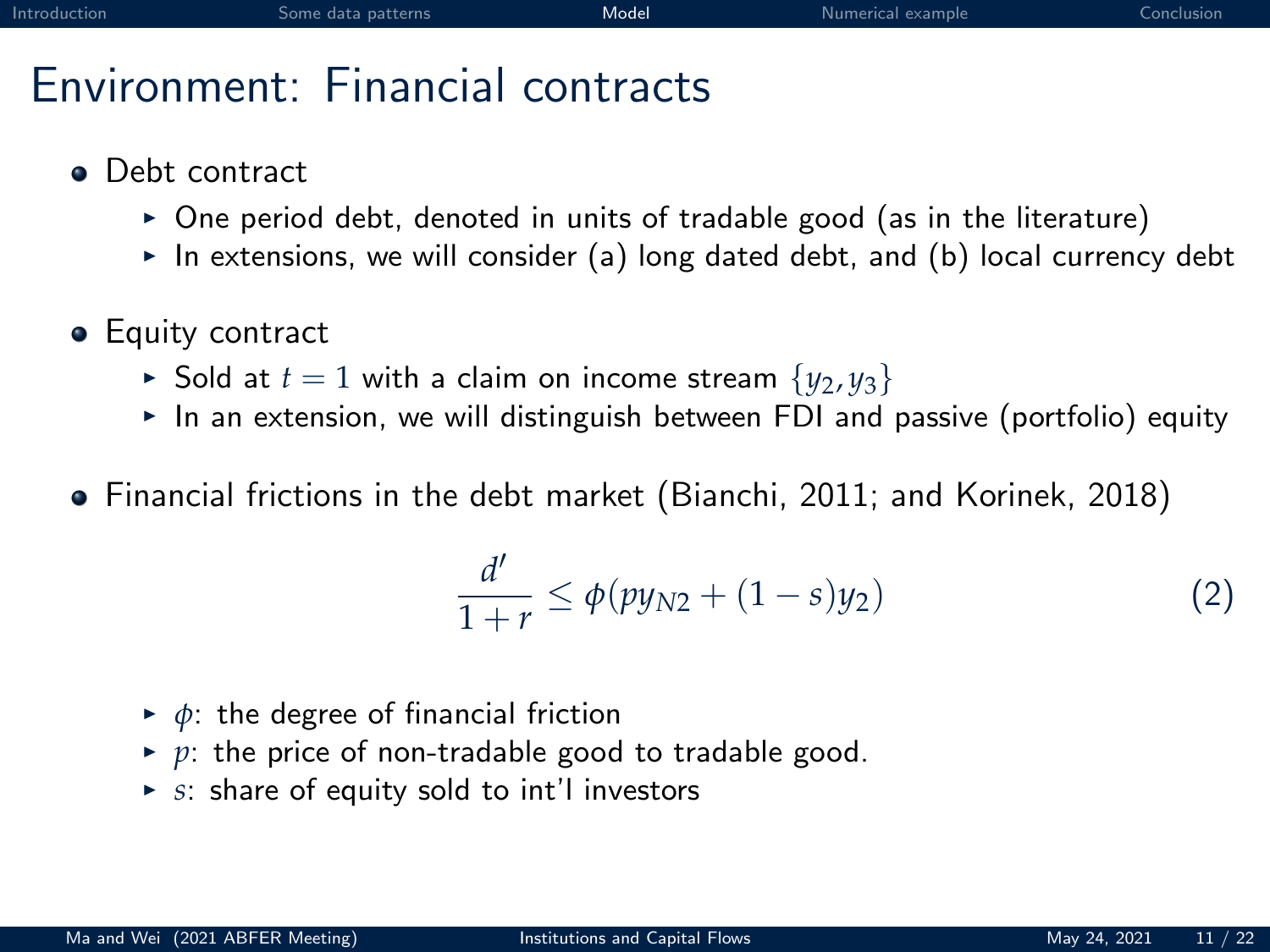# Role of institutional quality

Possible manipulation of payoffs by CEO of the domestic firm

- Equity payoff with true payoffs  $\{y_2, y_3\}$ 
	- ► CEO may steal  $\kappa \{y_2, y_3\}$  with  $\kappa \in [0, 1]$  from equity investors
	- $\rightarrow$  *q*: the probability that the CEO can get away from stealing (e.g., international investors lose a legal case in the local court)
	- ► 1 − *q*: the probability that the CEO fails and has to pay a fine of  $\chi\{y_2, y_3\}$ with  $\chi \in (\kappa, 1]$
- Debt with promised payoff 1
	- $\blacktriangleright$  The CEO may steal  $\kappa'(0<\kappa'<1)$  from debt investors by falsely declaring a bankruptcy and suffering a bankruptcy cost of *B*
	- $\blacktriangleright$  *q*: the probability that the CEO can get away from stealing (i.e., international investors lose a legal case in the local court)
	- ►  $1-q$ : the probability that the CEO fails and has to pay a fine of  $\chi'$  with  $\chi' \in (\kappa', 1]$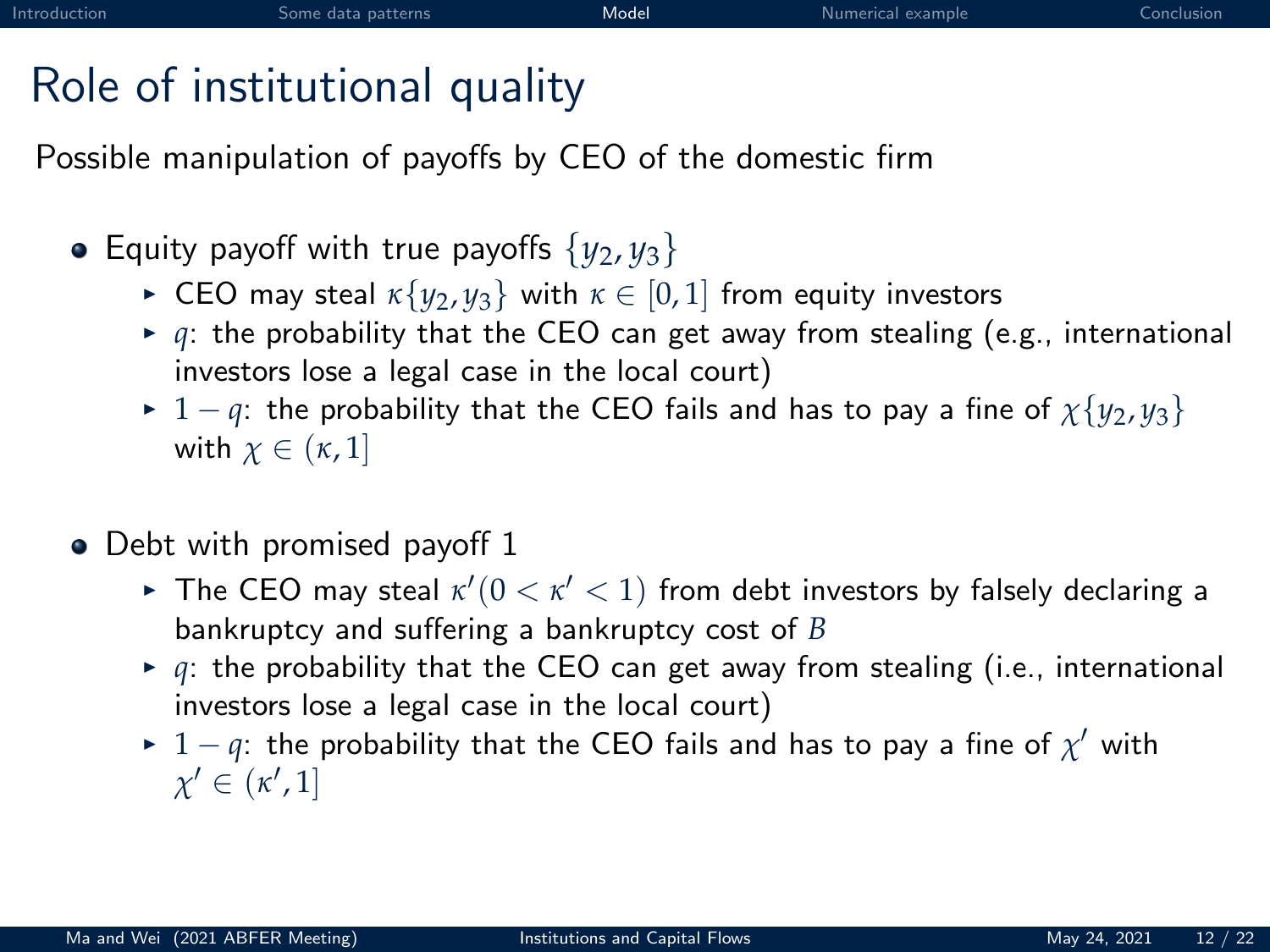# Effect of institutional quality on financing costs

#### Proposition

The incentive for domestic agents to manipulate payoffs depends on parameter values. Specifically,

- CEO's payoff from cheating equity investors are given by  $[q\kappa (1 q)\chi]y_1$ . She does not manipulate equity payoffs when  $q < \frac{\chi}{\kappa+\chi}$  but does so when  $q \geq \frac{\chi}{\kappa+\chi}$ .
- CEO's payoff from cheating debt investors are given by  $q\kappa' (1 q)\chi' B$ . She does not manipulate debt payoffs when  $q < \frac{\chi' + B}{\chi' + \kappa'}$  $\frac{\chi+p}{\chi'+\kappa'}$  but does so when  $q \geq \frac{\chi' + B}{\chi' + \kappa'}$  $\frac{\chi + b}{\chi' + \kappa'}$ .
- Note: if B is big enough  $(B < \kappa')$ , CEO never cheats on debt
- Holmstrom (2016): debt is less "information sensitive" than equity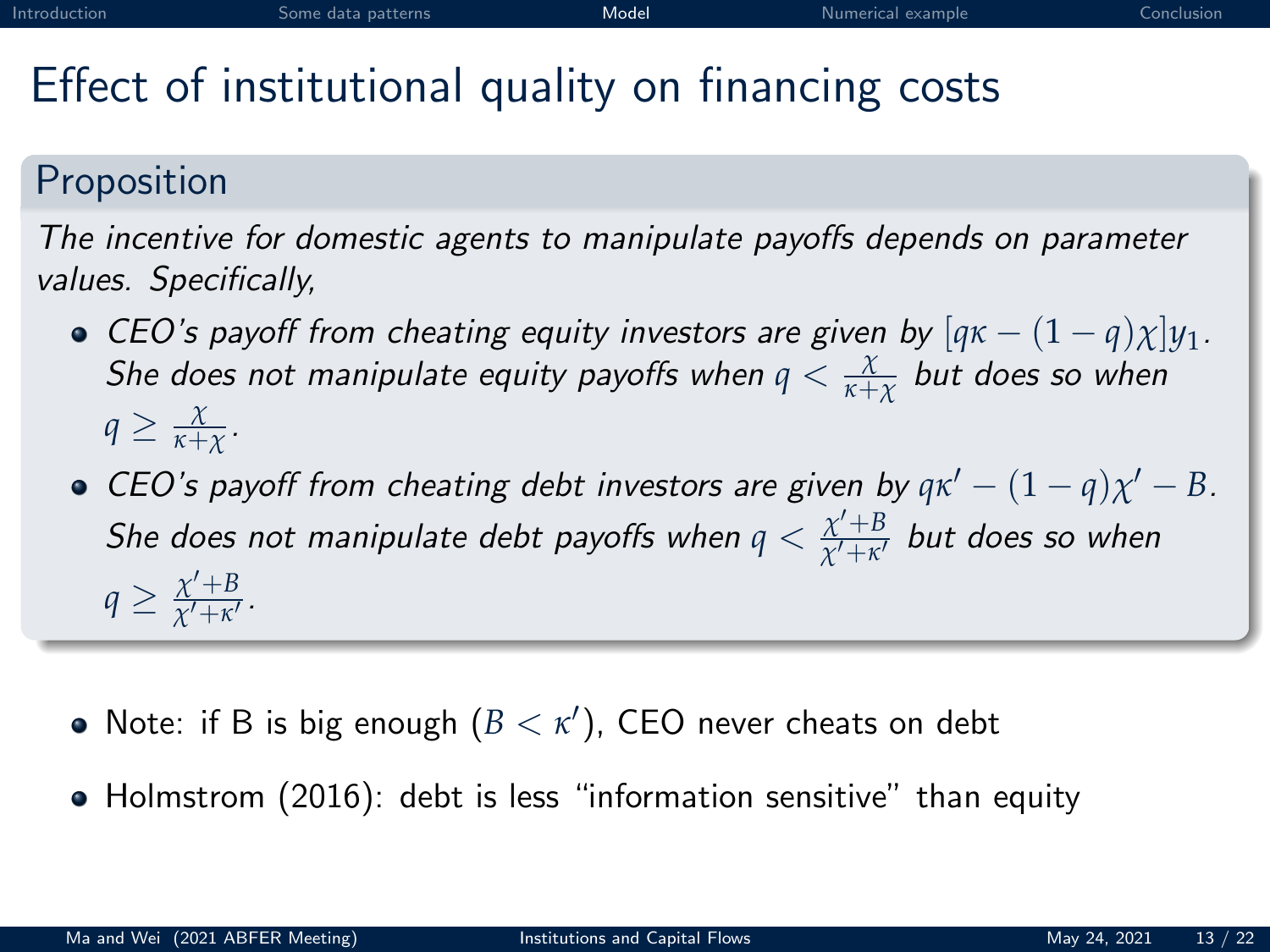# Interpretation of *θ*

- $\theta = \max\{0, q\kappa (1 q)\chi\}$ 
	- $\rightarrow$  *q*: probability of investor being expropriated (i.e., losing legal case in the local court)
	- **►** *κ*: fraction of income loss in manipulation
	- $\triangleright$  *χ*: fraction of income that is paid to investors as fine
- *θ*: expected % reduction in payoff to foreign equity investors
- Alternative explanations for *θ*
	- $\triangleright$  Expropriation risk due to corruption or deviations from rule of law
	- $\triangleright$  Risk to foreign equity investors due to governments moral hazard
		- $\star$  future government more tempted to raise tax on dividends to foreign investors when investment size goes up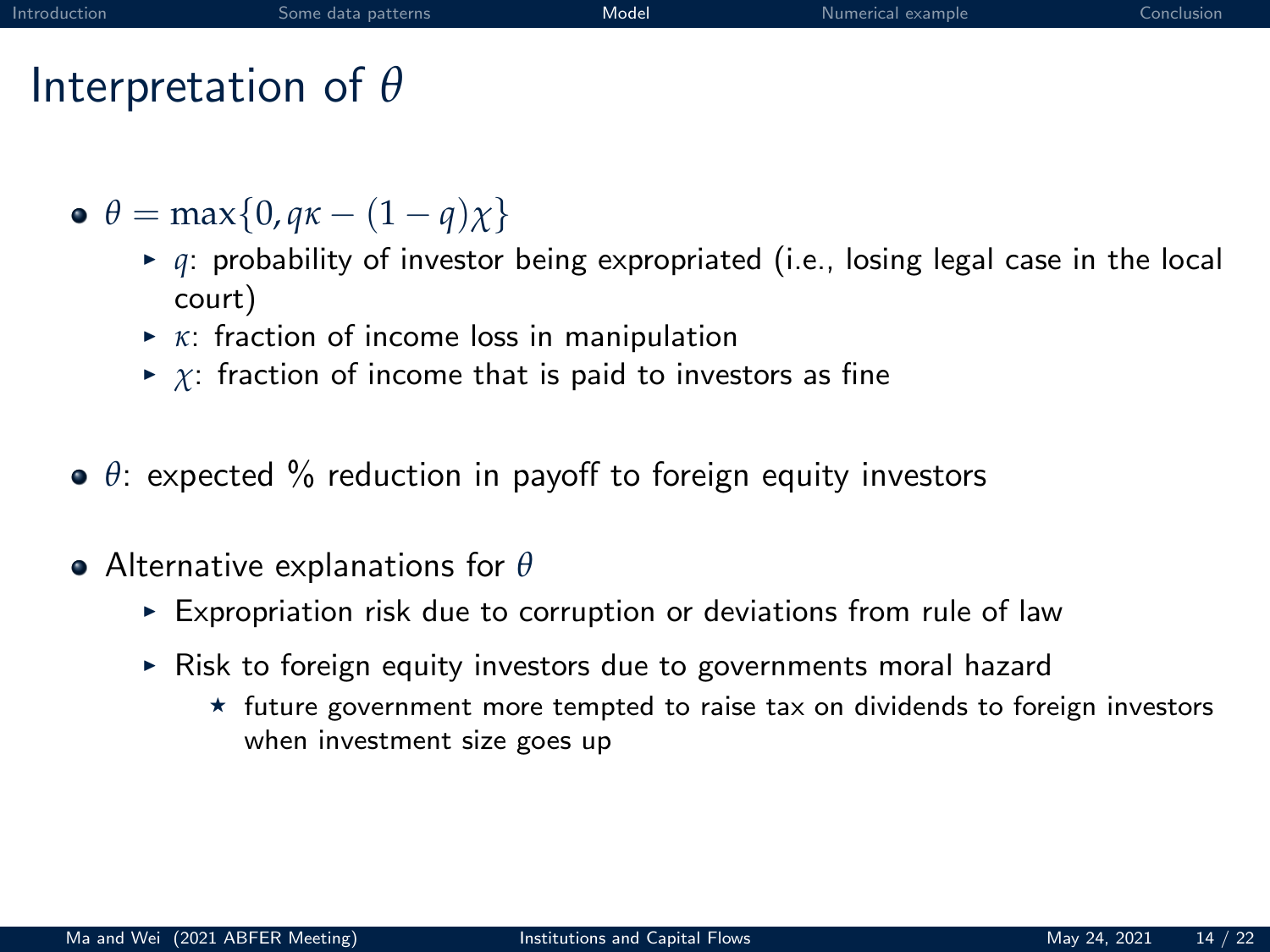# Capital structure, pecuniary externality and capital controls

#### Pecuniary externality

- Price of non-tradable goods is a function of tradable goods consumption
- The social planner knows this, but private agents fail to realize this

Capital structure and capital controls: Role of *θ*



#### *Capital Structure*

*Public Policy*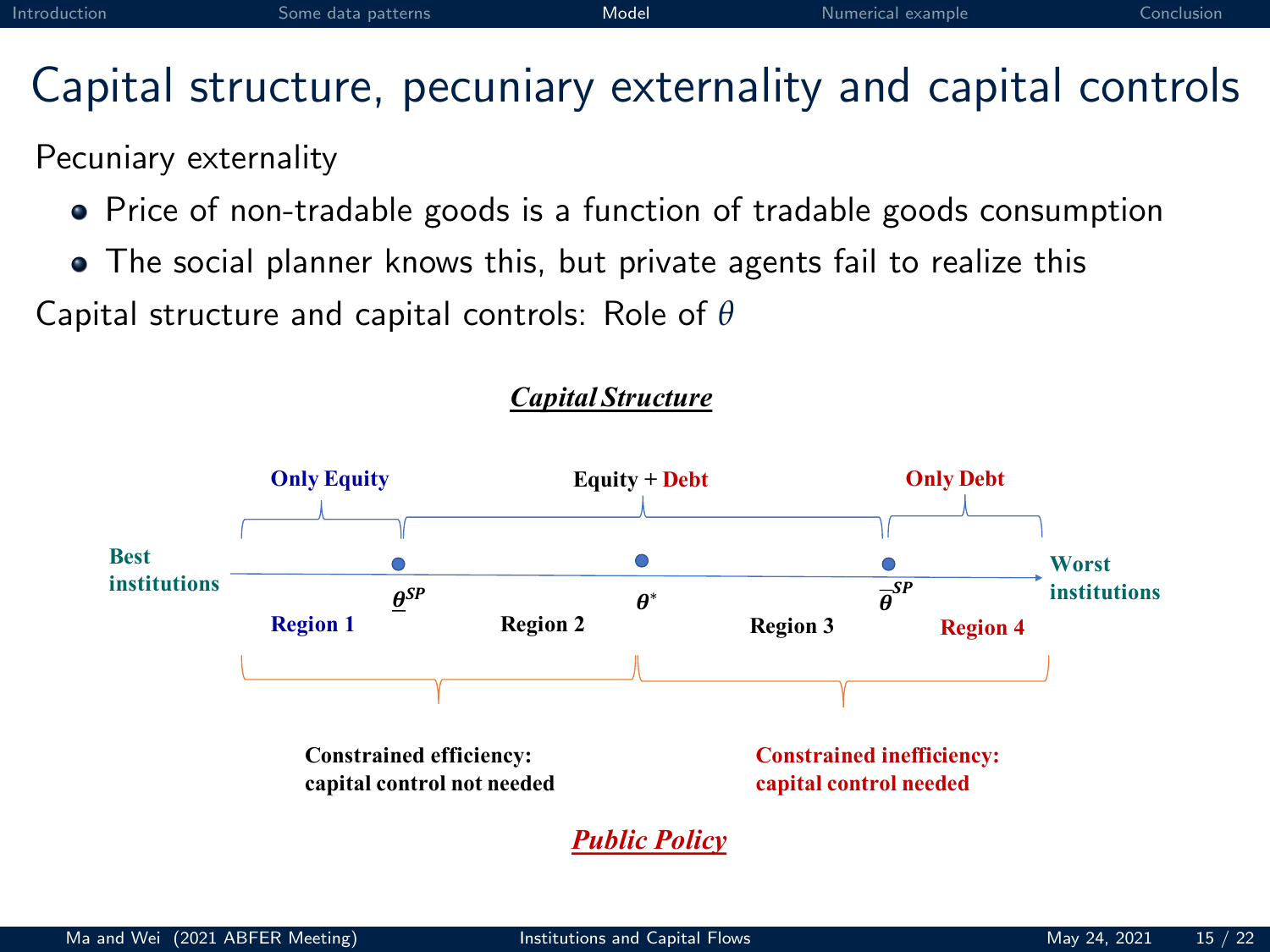# Policy implementation

**•** Pigovian taxation

$$
C_{T1} = (1 - \tau^s) s (1 - \theta) y_1 + \left(1 - \tau^d\right) \frac{d}{1 + r} + T \tag{3}
$$

where  $T = \tau^s s (1 - \theta) y_1 + \tau^d \frac{d}{1+r}$ .

#### Proposition

Optimal capital controls tax implementation The social planner's allocation can be implemented by a capital control tax  $\{\tau^s, \tau^d\}$  on total external equity and debt, where taxes are given by

$$
\tau^{d} = \frac{\beta(1+r)E\left[\phi\mu\frac{\omega_{N}}{\omega_{T}}\right]}{\frac{\omega_{T}}{C_{T1}}} > 0
$$
\n
$$
\tau^{s} = \frac{\beta E\left[\phi\mu\frac{\omega_{N}}{\omega_{T}}y_{2}\right]}{\frac{\omega_{T}}{C_{T1}}(1-\theta)y_{1}} > 0
$$
\n(5)

Furthermore, 
$$
\tau^d > \tau^s
$$
.

Ma and Wei (2021 ABFER Meeting) [Institutions and Capital Flows](#page-0-0) May 24, 2021 16 / 22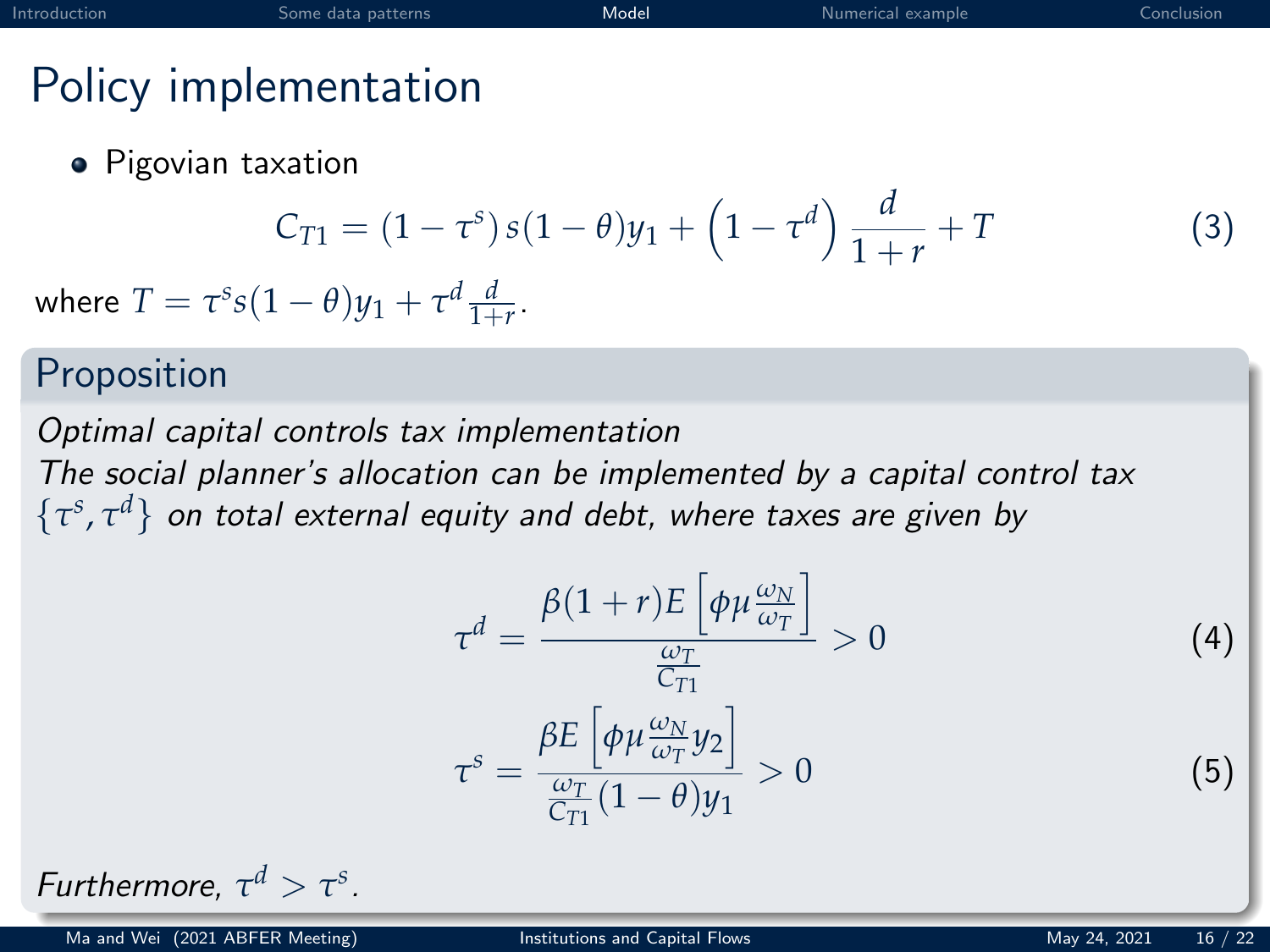# <span id="page-21-0"></span>Institutional quality *θ* versus financial development *φ*

Relative to emerging market economies, advanced economies typically have

- better institutional quality (i.e. low *θ*)
- high level of financial development (i.e. high *φ*)

Comparative statistics by varying *θ* or *φ*: Illustration using a numerical example

Similarity

• both imply a lower probability of crises

**Differences** 

- share of equity financing
- intensity of capital controls policy

Lowering *θ* implies 1) higher equity share; 2) less use of capital controls policy But increasing *φ* implies the opposite pattern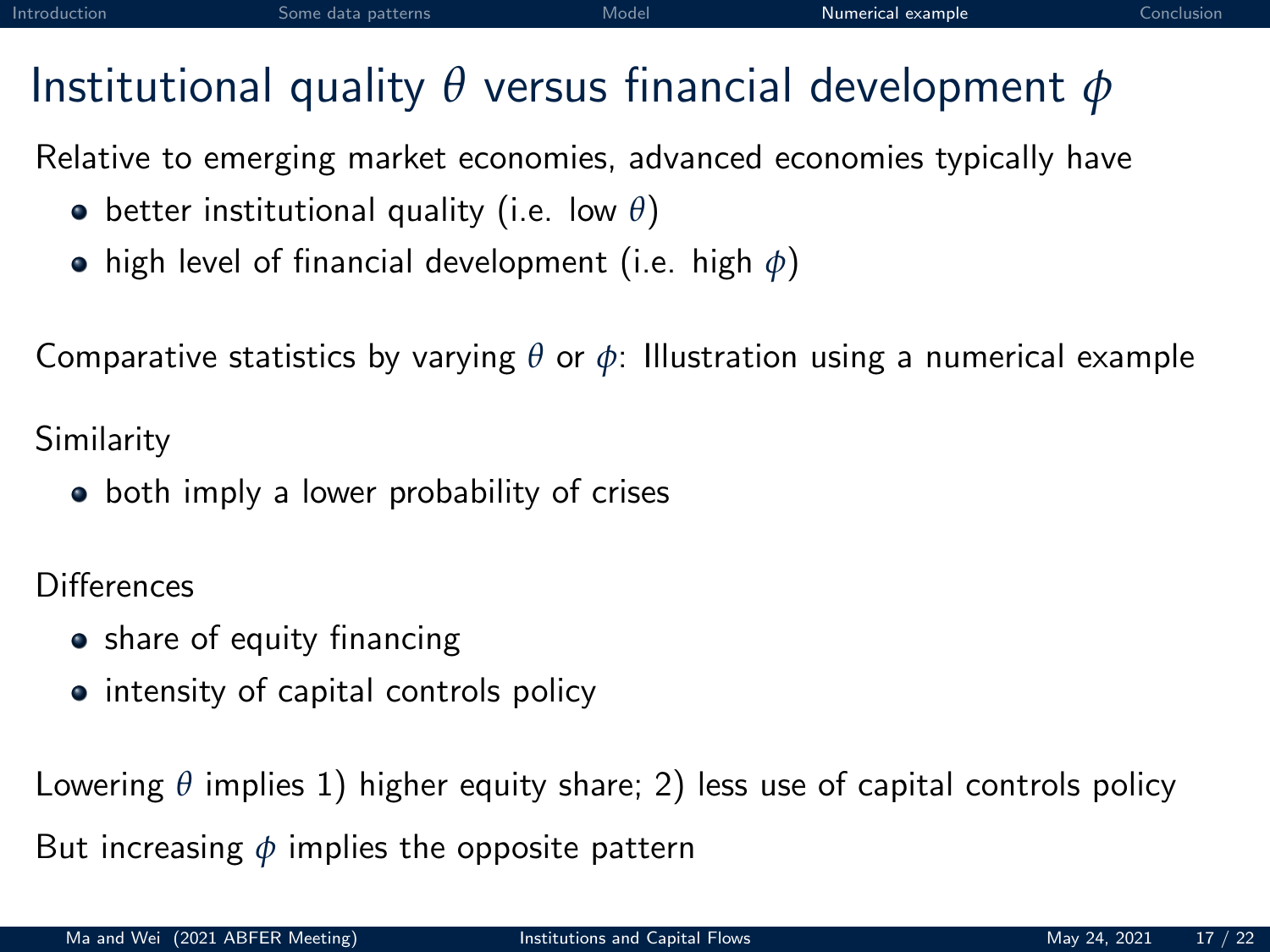# Variation in *θ* and *φ*



 $\leftarrow$  Better Institution  $\theta$ 

Panel A: Debt financing (*d*) Panel B: Equity financing (*s*)

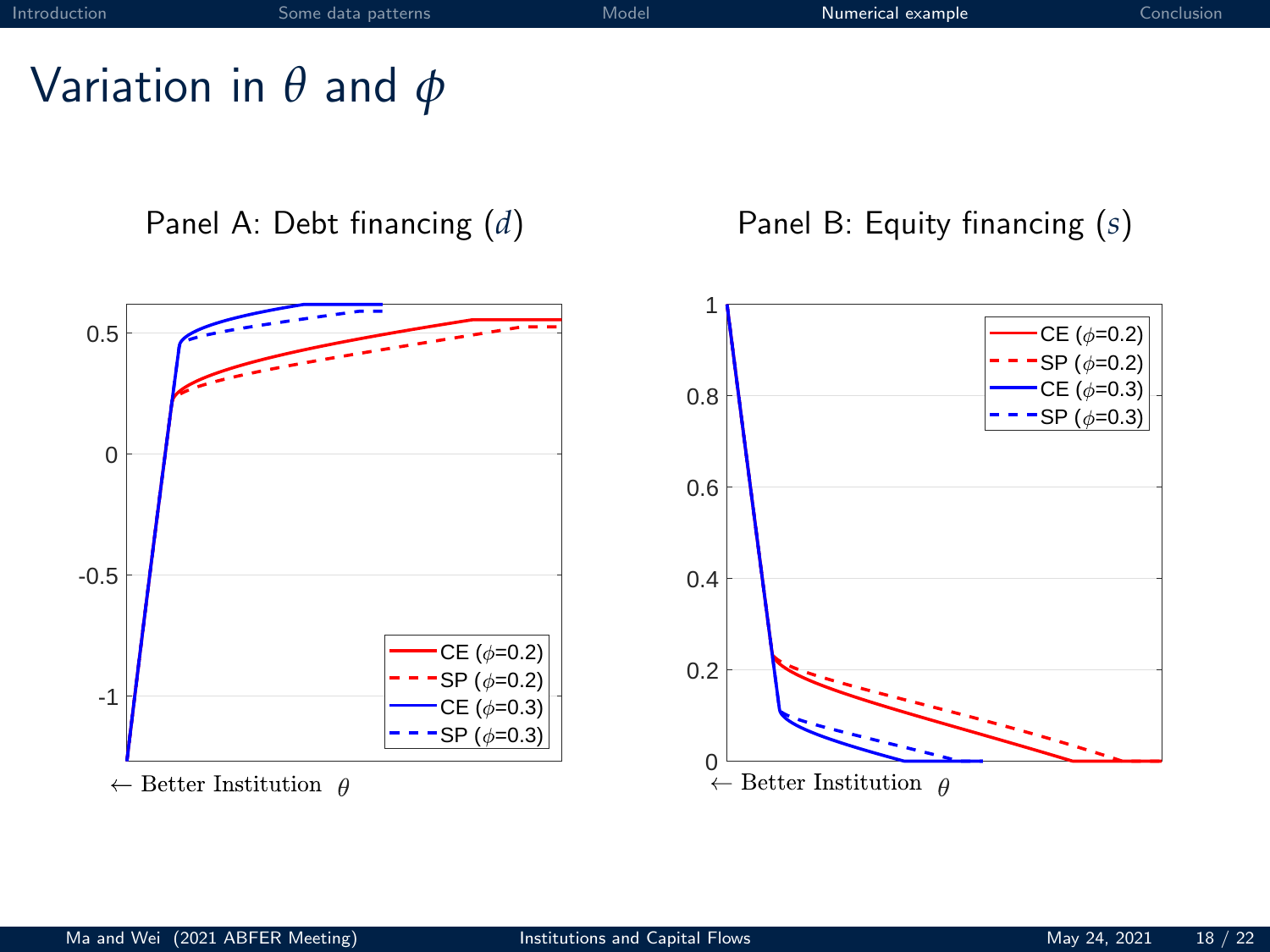# Variation in *θ* and *φ* (Cont.)



Panel C: Probability of crises Panel D: Capital control taxes (%)

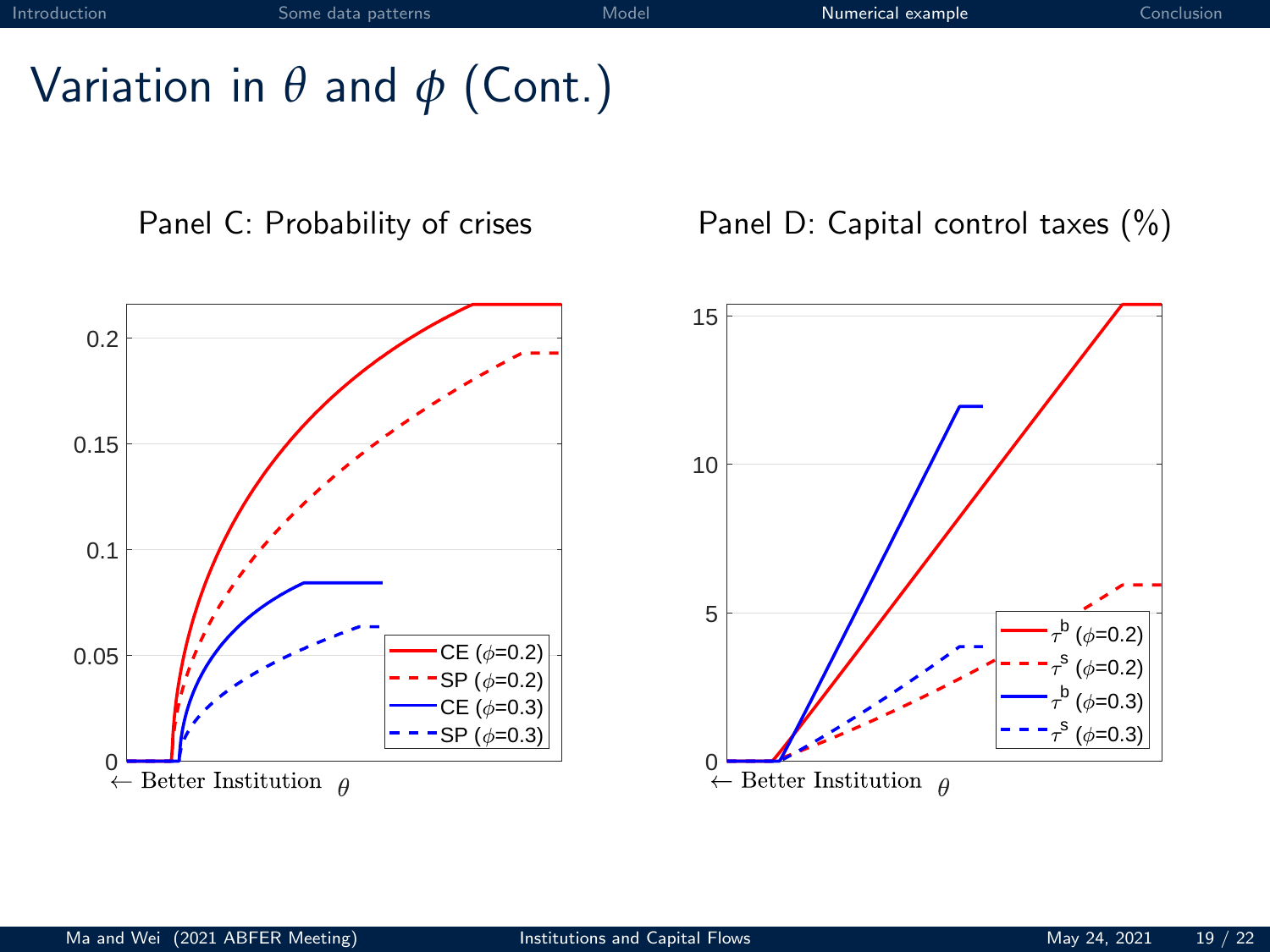<span id="page-24-0"></span>

| Introduction |  |  |  |  |
|--------------|--|--|--|--|
|              |  |  |  |  |

#### Conclusions

- We provide a model of composition of capital flows that embeds a central role for institutional quality
- Institutional quality determines capital structure and financial stability
- Better institutions and more relaxed financial constraint are different
- Optimal tax on capital flows depends on the institutional quality
	- $\triangleright$  When domestic institutional quality is high, no need for capital controls
	- $\triangleright$  When domestic quality is low, controls on both equity and debt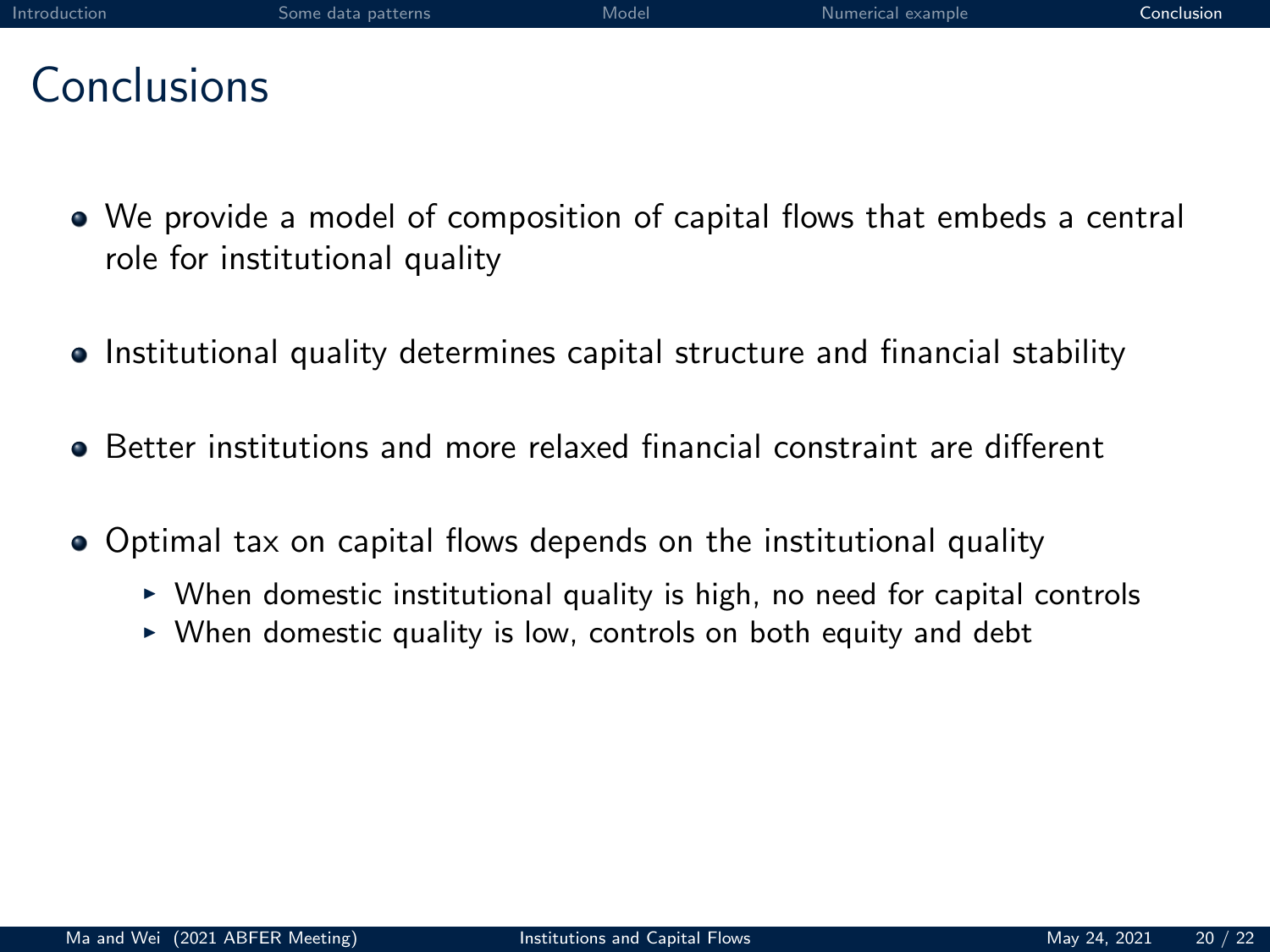#### Dataset

Dataset

- Capital Structure: External Wealth of Nations from Lane and Milesi-Ferretti (2007)
- Worldwide Governance Indicators (WGI) dataset from World Bank Institute
- Sudden stop episodes from Korinek and Mendoza (2014)
- Capital controls data from Fernàndez et al (2016)

Coverage

58 countries annual data from 1996-2011

Institutional quality measure

- Control of Corruption (CC)
- Government Effectiveness (GE)
- Political Stability and Absence of Violence/Terrorism (PS)
- Rule of Law (PL)
- Regulatory Quality (RQ)
- Voice and Accountability (VA)